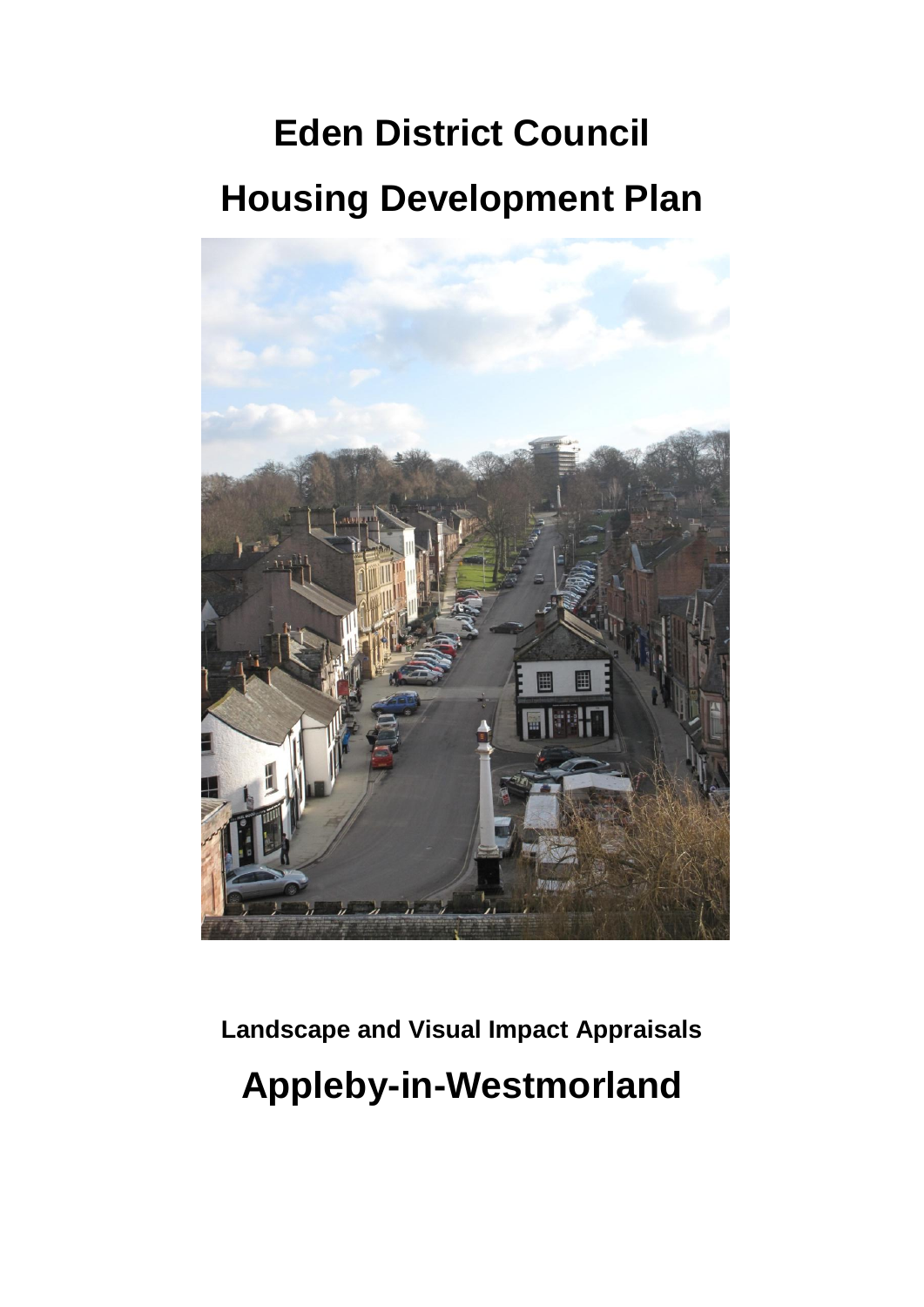## **CONTENTS**

## **Section 1: Introduction Page 2**

## 1.1 The proposed sites

## **Section 2: Methodology Page 4**

- 2.1 Landscape effects
- 2.2 Magnitude of landscape impacts
- 2.3 Visual effects
- 2.4 Sensitivity of viewpoints
- 2.5 Magnitude of visual impacts
- 2.6 Terminology
- 2.7 Key issues

## **Section 3: Policy context/framework <b>Page 10**

- 3.1 Policy guidance
- 3.2 The landscape setting
- 3.3 General descriptions of the sites

## **Section 4: Landscape and visual impacts and their significance**

**Page 19**

- 4.1 Visual baseline
- 4.2 Landscape sensitivity of each parcel
- 4.3 Summary of landscape impacts
- 4.4 Visual impact of each parcel
- 4.5 Summary of visual impacts

## **Section 5: Summary Page 35**

- 5.1 Summary of parcel AP5
- 5.2 Summary of Parcels AP6 & AP16
- 5.3 Summary of Parcel AP10
- 5.4 Summary of Parcel AP11
- 5.5 Summary of Parcel AP12
- 5.6 Summary of Parcel AP14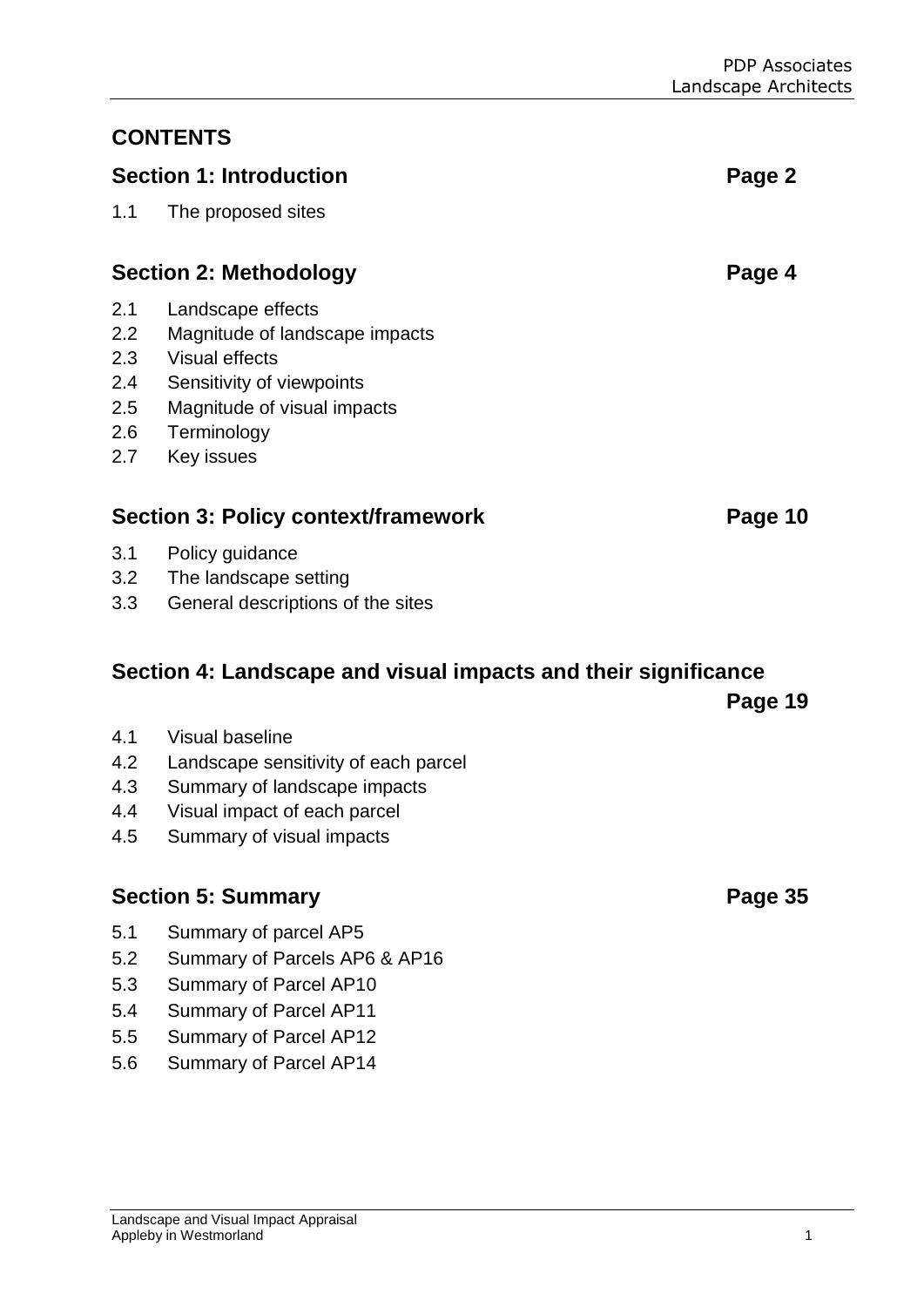## **1.0 Introduction**

PDP Associates has been instructed by Eden District Council to undertake landscape and visual impact appraisals on various sites in Appleby in Westmorland. This information will inform the Housing Development Plan by helping to assess individual site's suitability for incorporating housing (landscape impact), and the impact any such development might have on the wider area (visual impact).

By following a structured assessment method, it has been possible to rank each site according to its overall suitability for use for housing. It has also been possible to highlight individual areas within each site which are particularly suitable or unsuitable for housing, and suggest mitigation methods which may improve a site's suitability.

Appleby in Westmorland is a small town in the Eden District of Cumbria, with a population of approximately 2500. It was the county town of the former county of Westmorland until the creation of Cumbria in 1974. The town's facilities far exceed that which would be expected of such a small town, and it is the hub for a wide, exceedingly rural area, with the nearest sizeable town, Penrith, being approximately 15 miles away.

The town is a popular tourist destination, and particularly noted for its annual Horse Fair. It is a major station on the Settle Carlisle line.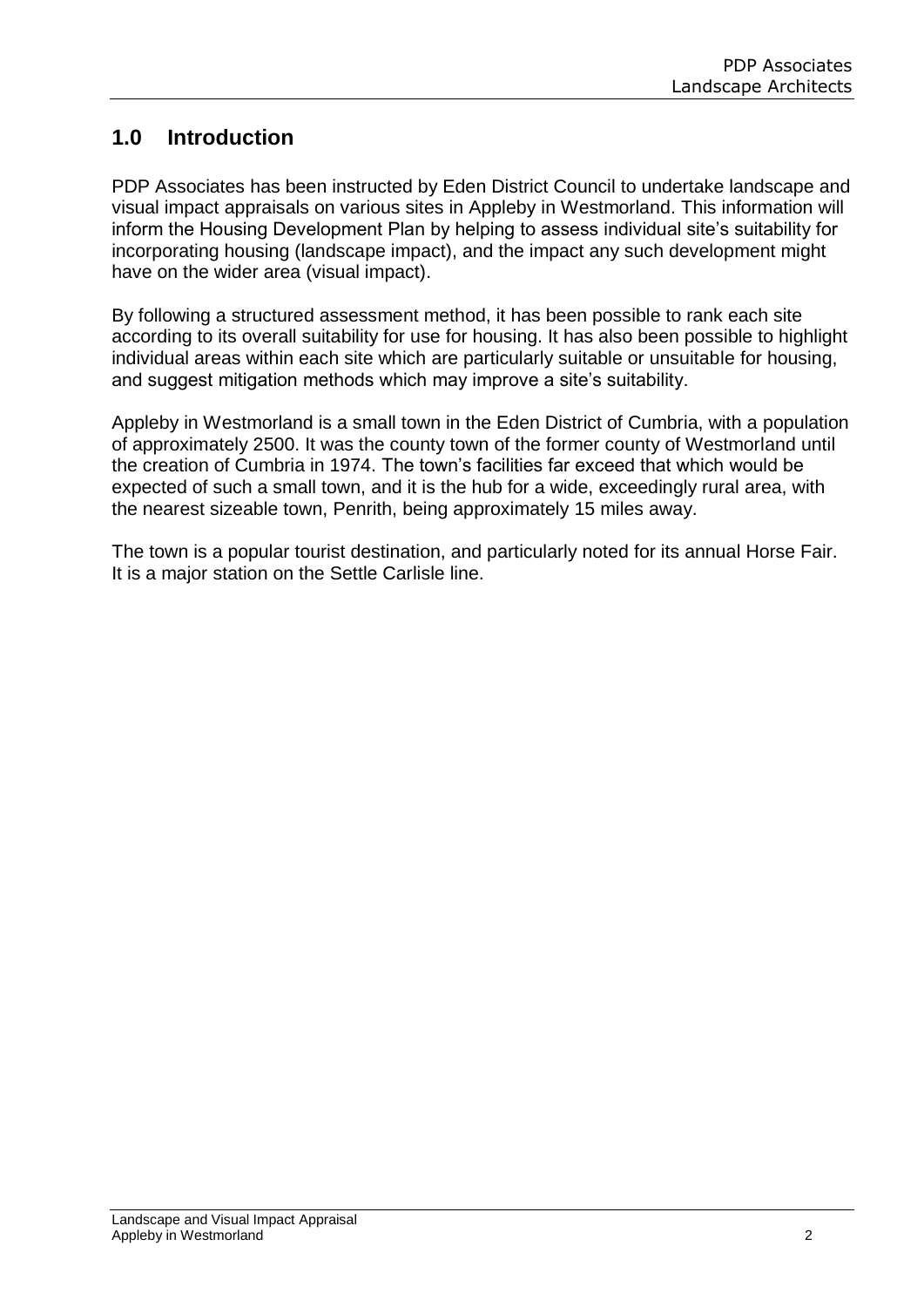## **1.1 The proposed sites**



Seven separate parcels of land have been assessed.

- Parcel AP5 Approximately 4.75 hectares between St Michael's Lane and the cemetery, and to the south of the railway line. Its south west boundary is adjacent to the boundary for Appleby Conservation Area.
- Parcel AP6 Approximately 4.2 hectares to the south west of the Cross Croft Industrial Estate and the north east of the railway line, immediately adjacent to parcel AP16.
- Parcel AP10 Approximately 3.9 hectares to the south east of Station road and  $\bullet$ the north east of the primary school. Adjacent to parcel AP11.
- Parcel AP11 Approximately 3.5 hectares to the north west of Station Road and the north west of Meadow Close and Westmorland Rise.
- Parcel AP12 Approximately 4,4 hectares to the north east of Colby Lane, north  $\bullet$ west of Barrowmoor Road and above the River Eden.
- Parcel AP14 Approximately 3.7 hectares to the south of Colby Lane and the west of Scattergate Crescent.
- Parcel AP16 Approximately 5 hectares between the Bongate approach to Appleby from the east and the railway line.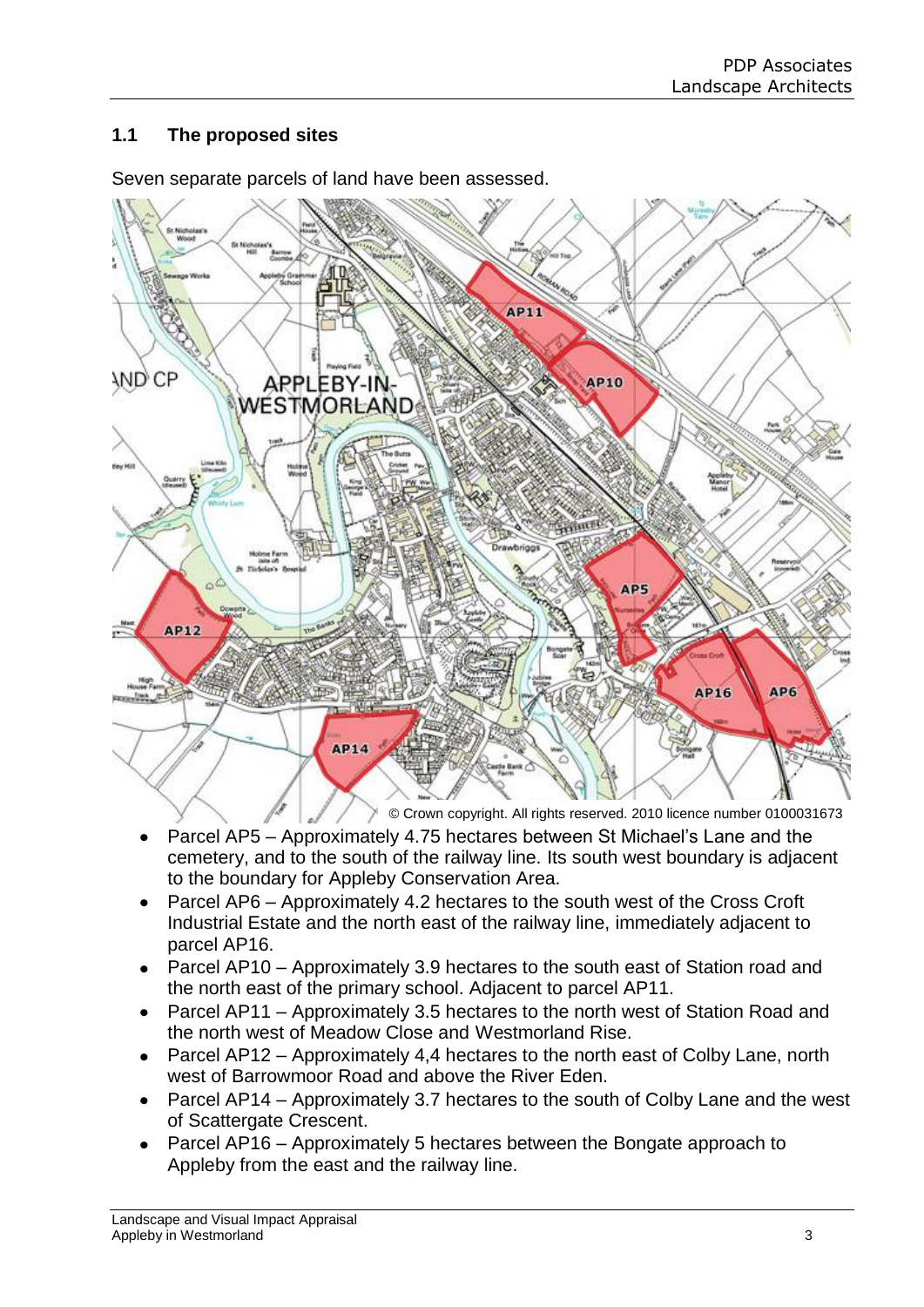## **2.0 Methodology**

Guidance for the undertaking of this report has been sourced primarily from:

**The Guidelines for Landscape and Visual Impact Assessment** (second edition), published April 2002 by the Landscape Institute and Institute of Environmental Management and Assessment (hereafter referred to as GLVIA)

and

**Landscape Character of Assessment, Guidance for England and Scotland**, published April 2002 by the Countryside Agency and Scottish Natural Heritage.

Unlike a standard Landscape and Visual Impact Assessment, where specific, detailed proposals are assessed, in this report, assumptions and generalisations have had to be made; that the areas are to be used for standard national house-builder type housing will be proposed on these sites. This report describes and considers all of the potential effects which are likely to arise from such development and generally assumes that an impact could lead to a positive or adverse effect. The definition of impact terminology has been developed to ensure that, wherever possible, an objective assessment has been made and that the terminology used is appropriate to the development and the landscape setting.

Current guidelines advise that the assessment of an impact on the visual amenity resulting from a particular development should take full account of the landscape (character) impacts as well as the potential visual impacts. Although they are separate, it is difficult to isolate each category and so both landscape and visual effects are considered as part of the assessment process.

## **2.1 Landscape Effects**

Landscape impact assessment describes the likely nature and scale of changes to individual landscape elements and characteristics, and the consequential effect on the landscape character.

Changes can vary between small and large scale, or be so small that there is, in effect, no change.

To assess the effects of development on a given landscape, it is necessary to examine the different factors which make up a landscape:

- Quantifiable elements, such as hills, valleys, woods, hedges, roads etc.
- Characteristics, such as tranquillity and derived from the combined effect of individual elements.
- Character; the sense of place of a given landscape, created by the pattern of elements that occur consistently.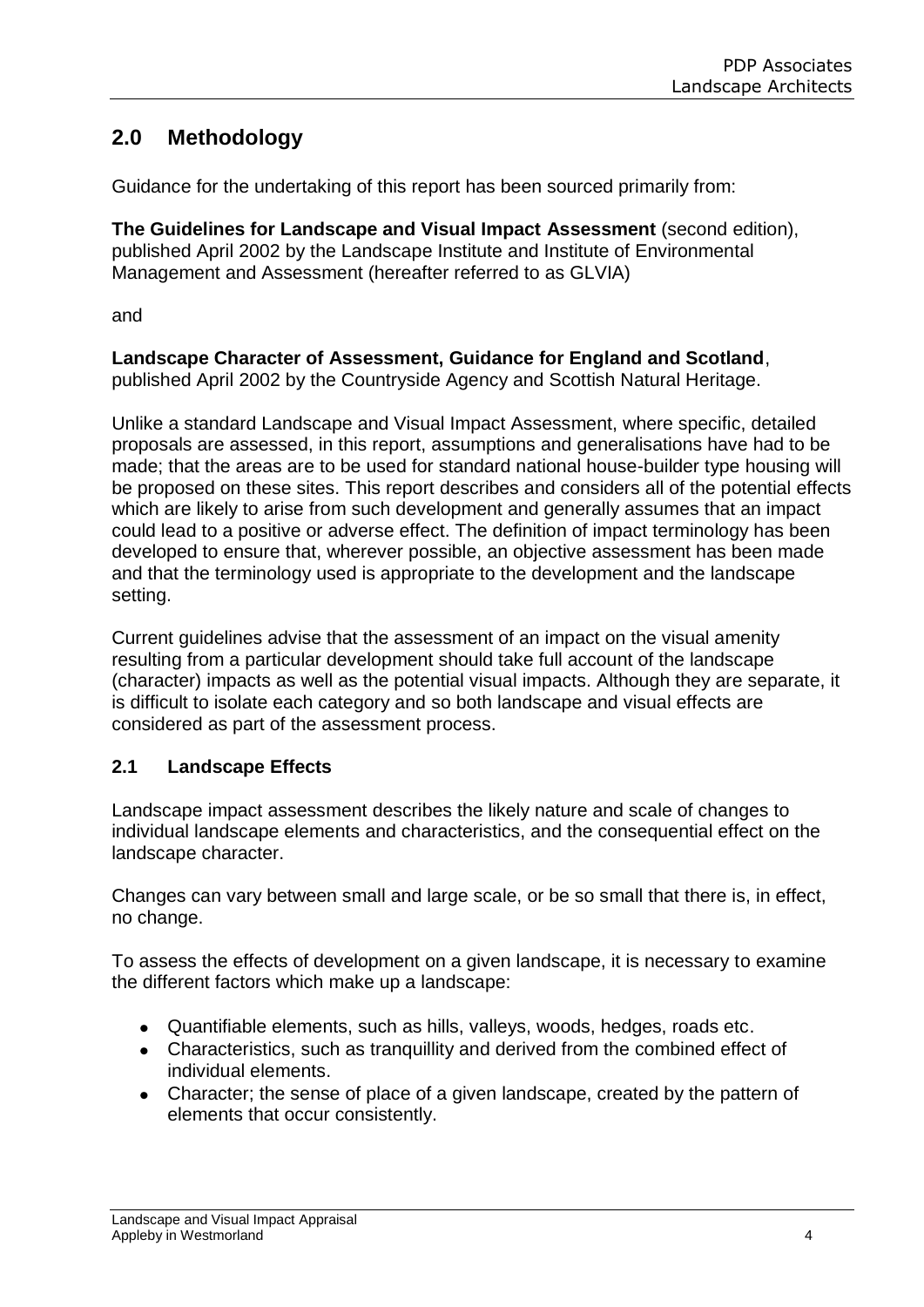## **2.2 Magnitude of landscape impacts**

The magnitude of landscape impacts, which are categorised as high, medium, low or negligible depends on the following factors:

- The scale or degree of change to the existing landscape character.
- The nature of the change caused by the proposed development (beneficial, adverse or neutral).

Without specific, detailed proposals, it is difficult to assess the landscape impact on any individual area. However, it can generally be considered that placing housing on Greenfield sites, such as these, will have a high impact. On areas with a low existing landscape quality, this could be a beneficial impact. Conversely, on areas with a high landscape quality, this could be a negative impact. Mitigation can be applied through careful design, variation in density (according to a landscape's ability to accommodate change) and through landscape enhancement of certain features, or even the reintroduction of landscape features currently missing from a given specific area, but evident in the wider surroundings.

## **2.3 Visual Effects**

Visual impact assessment describes the changes of the available views resulting from the development, and the changes in the visual amenity of the visual receptors, including:

- $\bullet$ The magnitude or scale of visual change is described by reference to elements such as:
- The extent/proportion of change within the view.  $\bullet$
- $\bullet$ The degree of contrast.
- The duration of the effect (temporary or permanent).
- The nature of the effect.
- The angle of view.
- The distance of receptor (viewpoint) from the development.
- The area where changes would be visible.

Assessment needs to allow for an average as well as worst-case scenario. Although residents may be particularly sensitive to changes in visual amenity, most land use planning regimes consider that public views are of greater value than those from private property.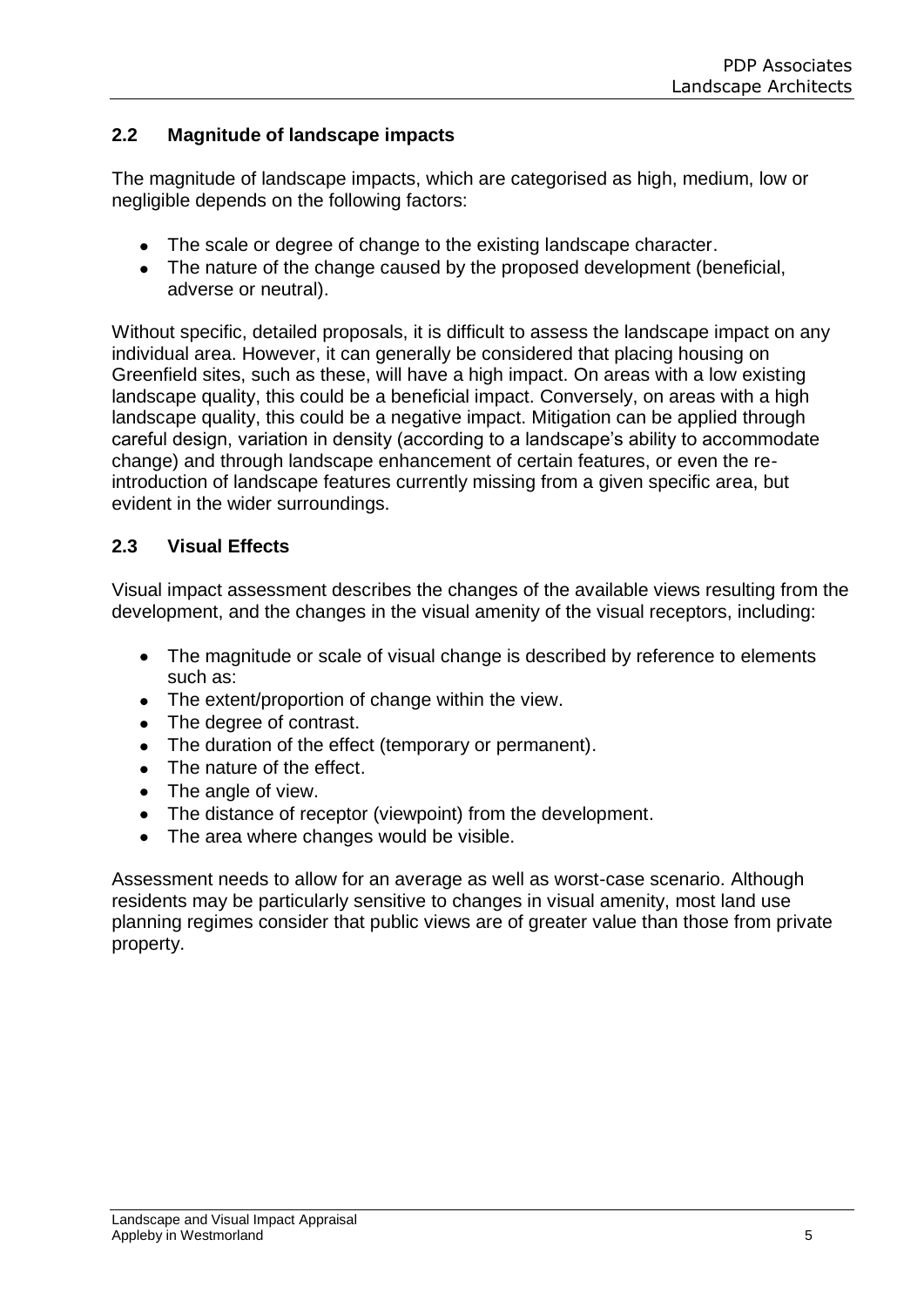## **2.4 Sensitivity of viewpoints**

The sensitivity of individual viewpoints can be categorised as high, medium, low or negligible. Sensitivity depends on the following factors:

- $\bullet$ The location and context of the viewpoint; viewpoints which are closer to the site are generally more sensitive.
- The number of viewers who commonly use the viewpoint. Some viewpoints are commonly used by the public, such as formal viewing platforms, picnic areas or recreational rights of way. Other viewpoints may be difficult to gain access to.
- $\bullet$ The nature of the viewpoint. Residential properties are sensitive to visual impacts as the residents experience the impacts on a regular and prolonged basis. Public footpaths can also be sensitive, since the users' attention is often focussed on the landscape. By contrast, views from outdoor sports facilities, transport routes or places of work are less sensitive.
- Movement of viewers at the viewpoint. More transitory views, for example from a  $\bullet$ motorway, are generally less sensitive than views experienced from residential properties and footpaths.
- The cultural significance of the viewpoint, including its appearance in guidebooks  $\bullet$ and tourist maps, or cultural and historical associations.

## **2.5 Magnitude of visual impacts**

The magnitude of impact for individual viewpoints can be categorised as negligible, low, medium or high depending on;

- $\bullet$ The proportion of the existing view would change as a result of the proposed development.
- The number of features or elements within the view that would change.
- The appropriateness of the proposed development in the context of the existing view.
- The angle of the view.
- Whether any impact has a beneficial nature.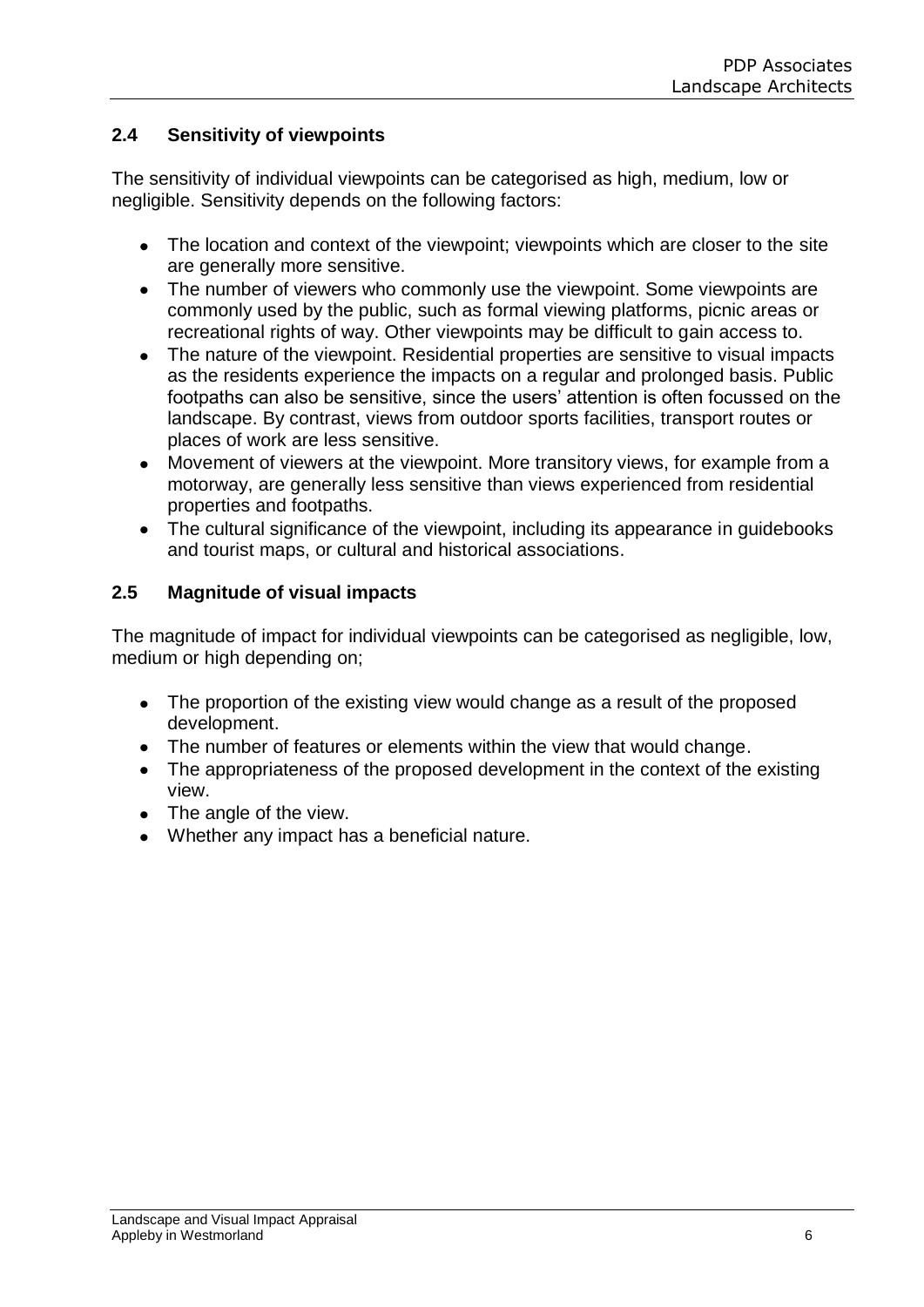## **2.6 Terminology**

The potential significance of landscape and visual impacts is determined by combining the magnitude of the potential impact with the sensitivity of the landscape or visual receptor to change.

The following terminology is used for the definition of magnitude of change for both the landscape and visual effects at an individual viewpoint:

- Negligible Where the change is so small that there is, in effect, no change at all within the viewed landscape.
- Small Where proposals constitute only a minor component of the wider view, which could be missed by the casual observer or where awareness does not affect the overall quality of the scene.
- Medium Where proposals would form a visible and recognisable new  $\bullet$ development but where it is not intrusive within the overall view.
- $\bullet$ Large – Where the proposals would form a significant and immediately apparent element of the scene, and would affect the overall impression of the view.

The following terminology is used to describe sensitivity of individual viewpoints:

- Negligible Where views either don't exist or contribute an insignificant amount.
- Low Where views are incidental to other activities, such as viewers at work or travelling through or past the site on a train or by road.
- Medium Where views are noticeable, but not prominent. Includes residents of  $\bullet$ outlying areas of residential/urban areas, but from where no particular direct or notable view can be ascertained.
- High Where the view forms a strong component of the activity at the viewpoint  $\bullet$ location. Includes users of recreational footpaths with specific viewpoints to the subject site and direct, close range views.

The following terminology is used to describe sensitivity with regard to the effect on the landscape:

- Low Where little, or no landscape structure dominates, and landform and land cover are masked by land use. Where lack of management and intervention has resulted in a degraded appearance or there are frequent detracting features.
- Medium Where there is a recognisable landscape structure and where there are  $\bullet$ characteristic patterns and combinations of landform and land cover. Some may be masked by developed land cover. Where there are some features worthy of conservation but also some detracting features.
- High Where there is a strong landscape structure, characteristic pattern and  $\bullet$ balanced combination of landform and land cover. It includes features worthy of conservation and a strong sense of place.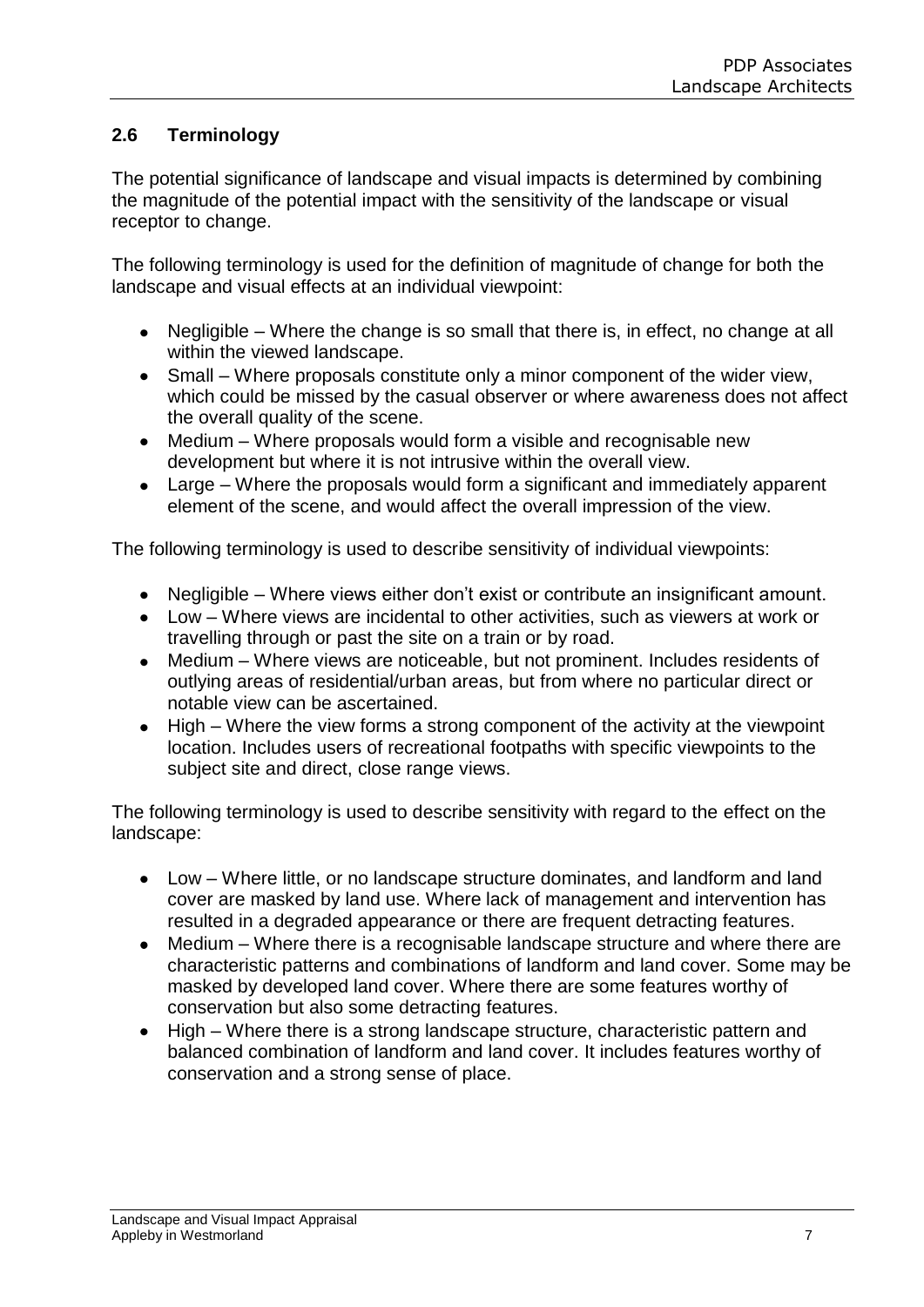| Magnitude/Sensitivity | Negligible                      | Low                           | Moderate                           | High                               |
|-----------------------|---------------------------------|-------------------------------|------------------------------------|------------------------------------|
| Negligible            | Negligible<br>impact            | Negligible/<br>slight impact  | Slight impact                      | Slight/<br>moderate<br>impact      |
| Small                 | Negligible/<br>slight<br>impact | Slight impact                 | Slight/moderate<br>impact          | Moderate<br>impact                 |
| Medium                | Slight<br>impact                | Slight/<br>moderate<br>impact | Moderate impact                    | Moderate/<br>substantial<br>impact |
| Large                 | Slight/<br>moderate<br>impact   | Moderate<br>impact            | Moderate/<br>substantial<br>impact | Substantial<br>impact              |

Table 1. Criteria for assessing significance

| Level of significance | <b>Definition</b>                                                                                                                                                                                                                      |
|-----------------------|----------------------------------------------------------------------------------------------------------------------------------------------------------------------------------------------------------------------------------------|
| No impact             | The proposed scheme would affect no landscape or visual<br>receptors                                                                                                                                                                   |
| Negligible            | The proposed scheme is largely appropriate in its context and<br>would have very little effect on its surround and affect very few<br>receptors                                                                                        |
| Negligible/slight     | The proposed scheme would have a minimal change on the<br>landscape and would affect very few receptors                                                                                                                                |
| Slight                | The proposed scheme would have a slight change on the<br>landscape and would affect few receptors                                                                                                                                      |
| Slight/moderate       | The proposed scheme would have a noticeable effect on the<br>landscape and would affect several receptors, therefore<br>changing the character of the landscape or the character of a<br>view                                          |
| Moderate/substantial  | The proposed scheme would have a very noticeable effect on<br>the landscape and would affect several or many receptors,<br>therefore changing the character of the landscape or the<br>character of a view                             |
| Substantial           | The proposed scheme would change the character and<br>appearance of the landscape, either for a long period or<br>permanently. It would affect many receptors and would<br>therefore alter the character of the landscape or of a view |

Table 2. Significance criteria for landscape and visual impact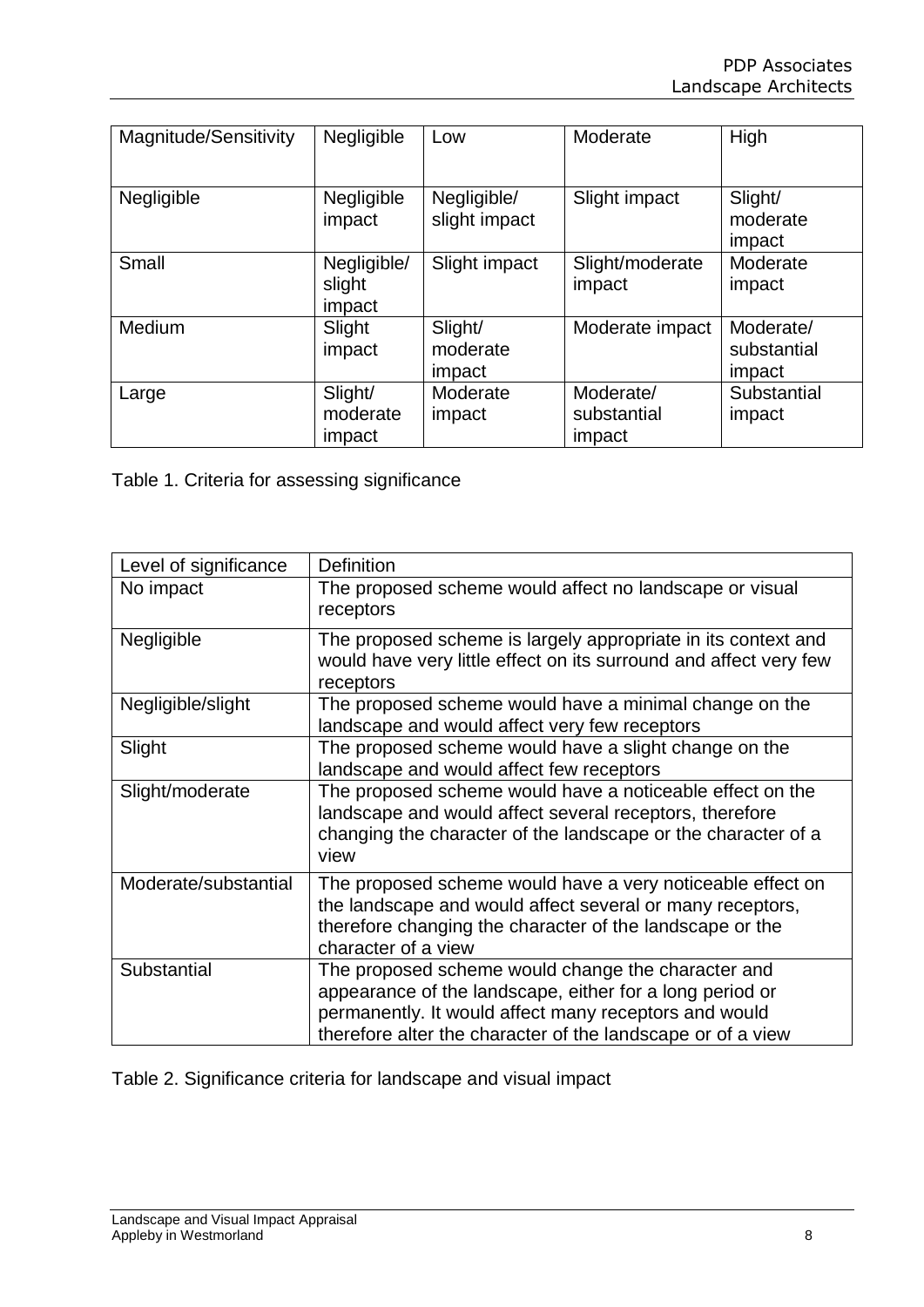## **2.7 Key Issues**

Without specific proposals, at this stage, the key issues are limited to:

- Landscape Character
- Visual Qualities
- $\bullet$ Mitigation Measures

Computer-generated mapping showing each parcel's theoretical visibility were not produced for this study. Instead, careful analysis of the likely visual receptors was made at each parcel, and the impact from each receptor was then made.

Site visits took place during January and February 2010. For each viewpoint, either a panoramic or a single-frame photograph, (shot at the equivalent to a 35mm SLR with a 50mm focal-length lens as this best replicates the view a human eye sees) was taken. For distance views, a subsequent 85mm (equivalent) panorama was also taken.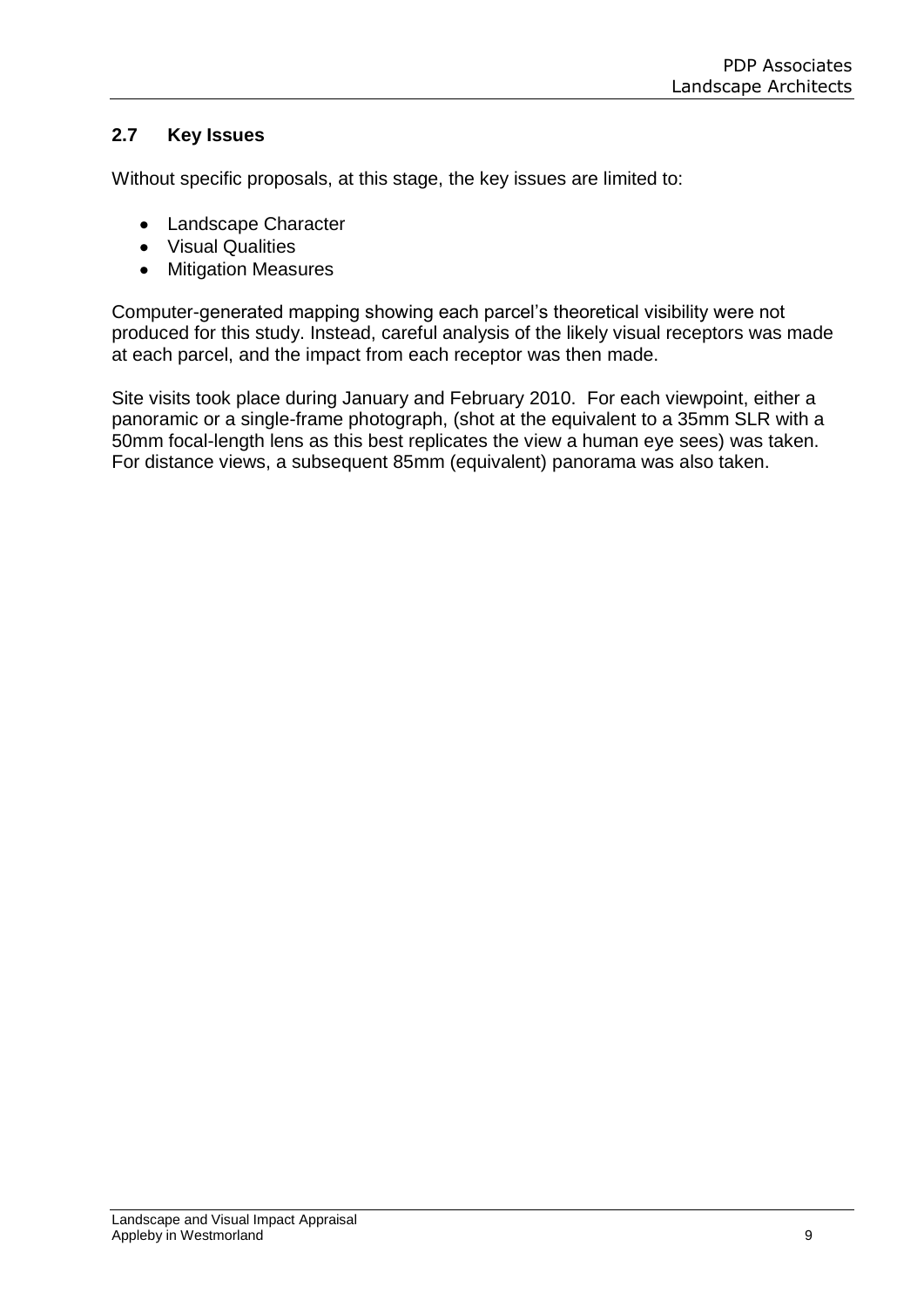## **3.0 Policy context/framework**

## **3.1 Policy guidance**

3.11 Regional Policy Guidance

Regional policy guidance is offered through the Northwest of England Regional Spatial Strategy to 2021 (NWRSS) and The Cumbria and Lake District Joint Structure Plan 2001- 2016 (Structure Plan), in which Cumbria's **"fine landscapes, wildlife, buildings and features of archaeological and historic importance"** are identified as being a major factor in attracting tourists, businesses and residents to the area. The Structure Plan sets out to protect, conserve and enhance the local environment by promoting sustainable development which **"relate[s] well to the existing built and natural environment and to the capacity of the landscape to accommodate new development"** and recommends that there are **"high standards of design including siting, scale, use of materials and landscaping which respect and, where possible, enhance the distinctive character of townscape and landscape' and wherever possible should look to minimise levels of light pollution and noise".**

The most relevant policy within the Structure Plan is Policy E37 (Landscape Character) which states;

**"Development and land use change should be compatible with the distinctive characteristics and features of Cumbria's landscape types and sub types. Proposals would be assessed in relation to:**

- **1. Locally distinctive natural or built features.**
- **2. Visual intrusion or impact.**
- **3. Scale in relation to the landscape and features.**
- **4. The character of the built environment.**
- **5. Public access and community value of the landscape.**
- **6. Historic patterns and attributes.**
- **7. Biodiversity features, ecological networks and semi-natural habitats.**
- **8. Openness, remoteness and tranquillity."**

RSS Policies EM1(A): Integrated Enhancement and Protection of the Region's Environmental Assets and DP7 (Promote Environmental Quality) are also relevant.

DP7 (Promote Environmental Quality) and EM1 (Integrated Enhancement and Protection of the Region's Environmental Assets) may also be relevant, although indirectly so.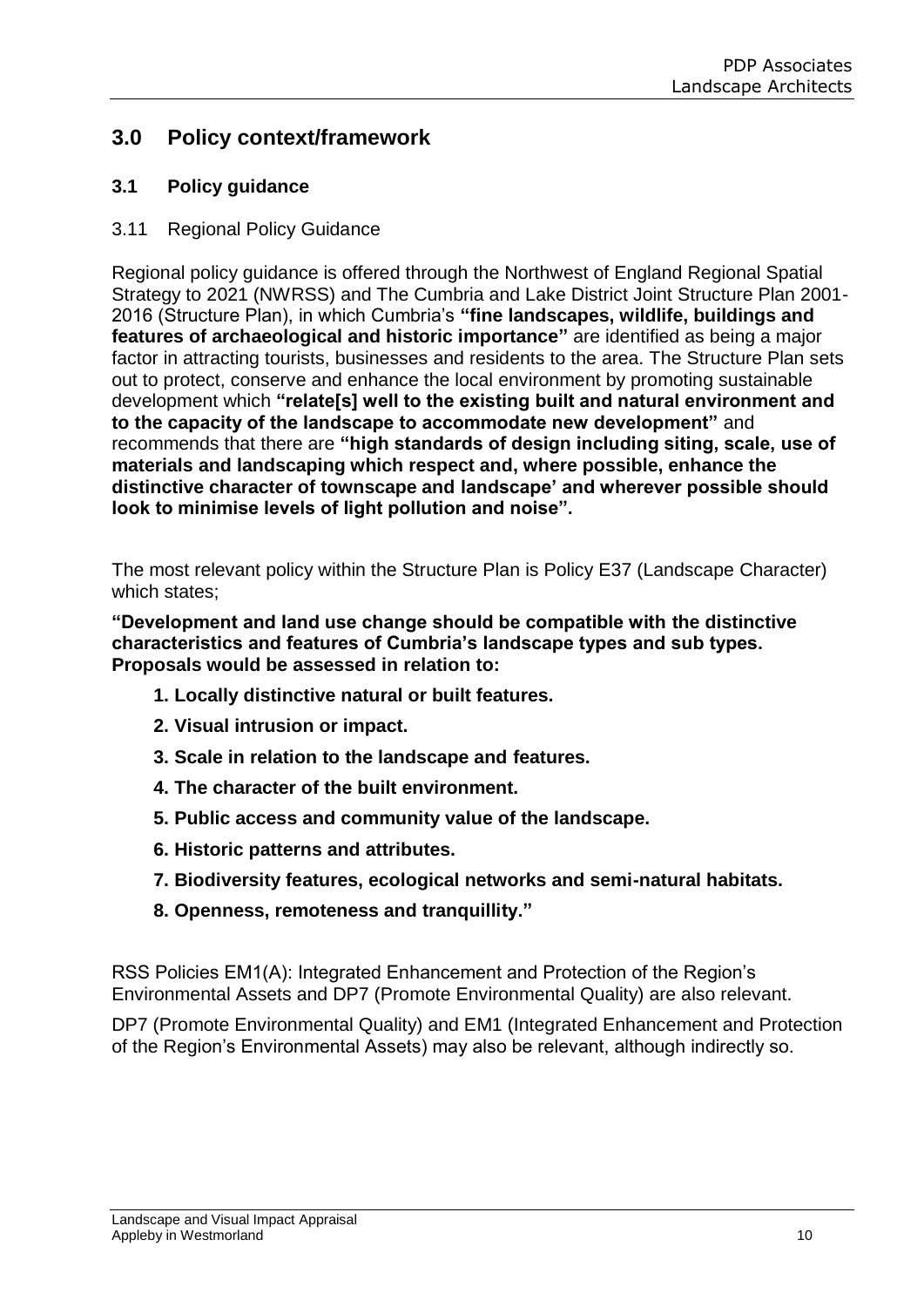#### 3.12 Local Policy Guidance

The Eden Core Strategy was formally adopted in March 2010 and recognises the District's "exceptionally high quality of environment" and the fact that much of the District is covered by either national or local landscape or conservation designations.

CS1 – Sustainable Development Principles (point 12) states **"Development should reflect and enhance landscape character having regard to the sensitivity of the Eden Valley, the North Pennines AONB, the Lake District National Park, and their settings."**

CS16 – Principles for the Natural Environment states that **"Development should accord with the principles of protection and enhancement of the natural environment of the District, including landscape, biodiversity and geodiversity and especially those areas designated as being of international, national and local importance."**

It then goes on to list the aims as:-

**To further protect the natural environment within the District as a whole:** 

- **1. The relationship between development and the natural environment would be managed to minimise the risk of environmental damage.**
- **2. Loss of the best and most versatile agricultural land would be avoided.**
- **3. Encouragement would be given to the creation of opportunities for species to spread out and create niches elsewhere in order to reduce any negative impacts of development and to allow species to migrate as a result of climate change.**
- **4. The re-creation and restoration of traditional habitats would be encouraged and existing wildlife and habitats such as hedges, ponds, woodlands, ancient woodlands, wetlands and species rich grasslands would be protected and enhanced.**
- **5. Where possible, developments would be expected to include suitable measures to contribute positively to overall biodiversity in the District or to mitigate harm caused by the development.**
- **6. Areas of open space and unbuilt frontages within towns and villages would be protected and enhanced where they are important to the character and amenity of the area.**
- **7. Promote improvements in accessibility to the natural environment for all people regardless of disability, age, gender or ethnicity.**
- **8. Development should reflect and where possible enhance local landscape character.**

CS18 – Design of New Development and CS24 – Open Space and Recreation Land are also relevant.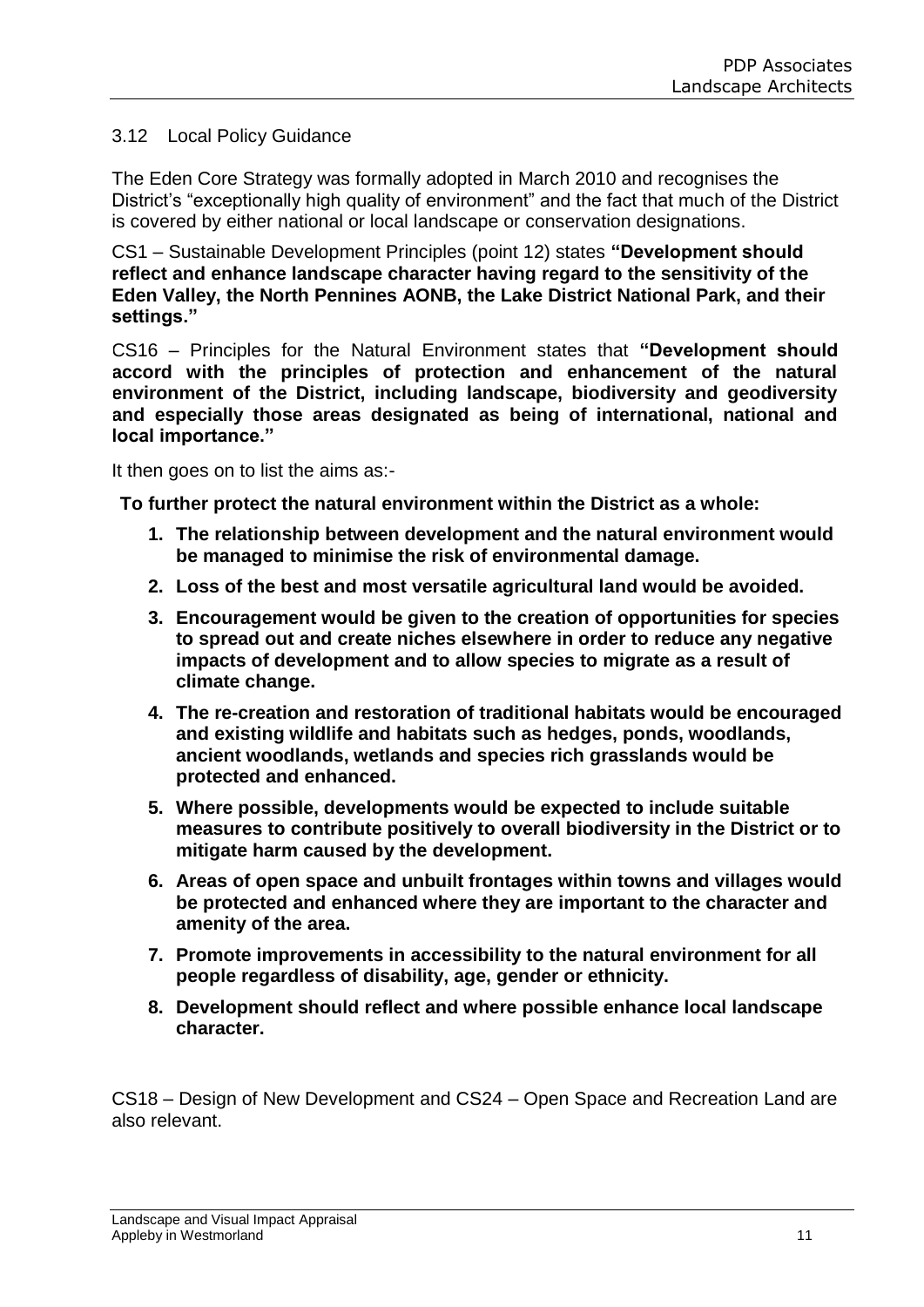In terms of specific saved policies within the Local Plan:-

| <b>Policy NE1</b>  | The countryside of the District is valued for its undeveloped<br>character. To protect its character, new development in the<br>undeveloped countryside outside settlements and groups of<br>dwellings will only be permitted to meet local infrastructure<br>needs or if a need is established for the development in a<br>specific location which is sufficient to outweigh environmental<br>cost and if all of the following criteria are satisfied: |                                                                                                                                                                                                                                                                                                                                           |  |  |  |
|--------------------|---------------------------------------------------------------------------------------------------------------------------------------------------------------------------------------------------------------------------------------------------------------------------------------------------------------------------------------------------------------------------------------------------------------------------------------------------------|-------------------------------------------------------------------------------------------------------------------------------------------------------------------------------------------------------------------------------------------------------------------------------------------------------------------------------------------|--|--|--|
|                    | i)<br>ii)<br>iii)                                                                                                                                                                                                                                                                                                                                                                                                                                       | the siting of the development and any landscaping<br>proposed will minimise impact<br>the design and materials proposed are appropriate<br>to the location; and<br>an unacceptable level of harm will not be caused to<br>any interests of acknowledged importance.                                                                       |  |  |  |
| <b>Policy NE13</b> |                                                                                                                                                                                                                                                                                                                                                                                                                                                         | In considering development proposals particular regard<br>would be given to the retention of trees of amenity value,<br>including those the subject of Tree Preservation Orders, and<br>to their protection during development. Where appropriate,<br>Tree Preservation Orders would be used to afford the<br>necessary level of control. |  |  |  |
| <b>Policy BE18</b> |                                                                                                                                                                                                                                                                                                                                                                                                                                                         | Proposals involving environmental improvement including<br>landscaping schemes, the enhancements of open spaces<br>would be permitted if the design and materials to be used<br>are appropriate to the location concerned.                                                                                                                |  |  |  |
| <b>Policy BE20</b> |                                                                                                                                                                                                                                                                                                                                                                                                                                                         | In all new housing developments containing ten or more<br>dwellings the Council will seek the provision of publicly<br>accessible open space to a minimum standard of 15 square<br>metres per dwelling as an integral part of the proposal.                                                                                               |  |  |  |
| <b>Policy BE21</b> | Applications for development requiring or likely to require<br>external lighting shall include details of lighting schemes.<br>Such schemes would be assessed against the following<br>criteria:                                                                                                                                                                                                                                                        |                                                                                                                                                                                                                                                                                                                                           |  |  |  |
|                    | i)                                                                                                                                                                                                                                                                                                                                                                                                                                                      | that the lighting scheme proposed is the minimum to<br>undertake the task;                                                                                                                                                                                                                                                                |  |  |  |
|                    |                                                                                                                                                                                                                                                                                                                                                                                                                                                         | ii) that light spillage is minimised;                                                                                                                                                                                                                                                                                                     |  |  |  |
|                    | and                                                                                                                                                                                                                                                                                                                                                                                                                                                     | iii) in edge-of-town or village locations, or in rural areas, that<br>landscaping measures would be provided to screen the<br>lighting installation from neighbouring countryside areas;                                                                                                                                                  |  |  |  |
|                    |                                                                                                                                                                                                                                                                                                                                                                                                                                                         | iv) that road safety will not be compromised as a result of<br>dazzling or distraction                                                                                                                                                                                                                                                    |  |  |  |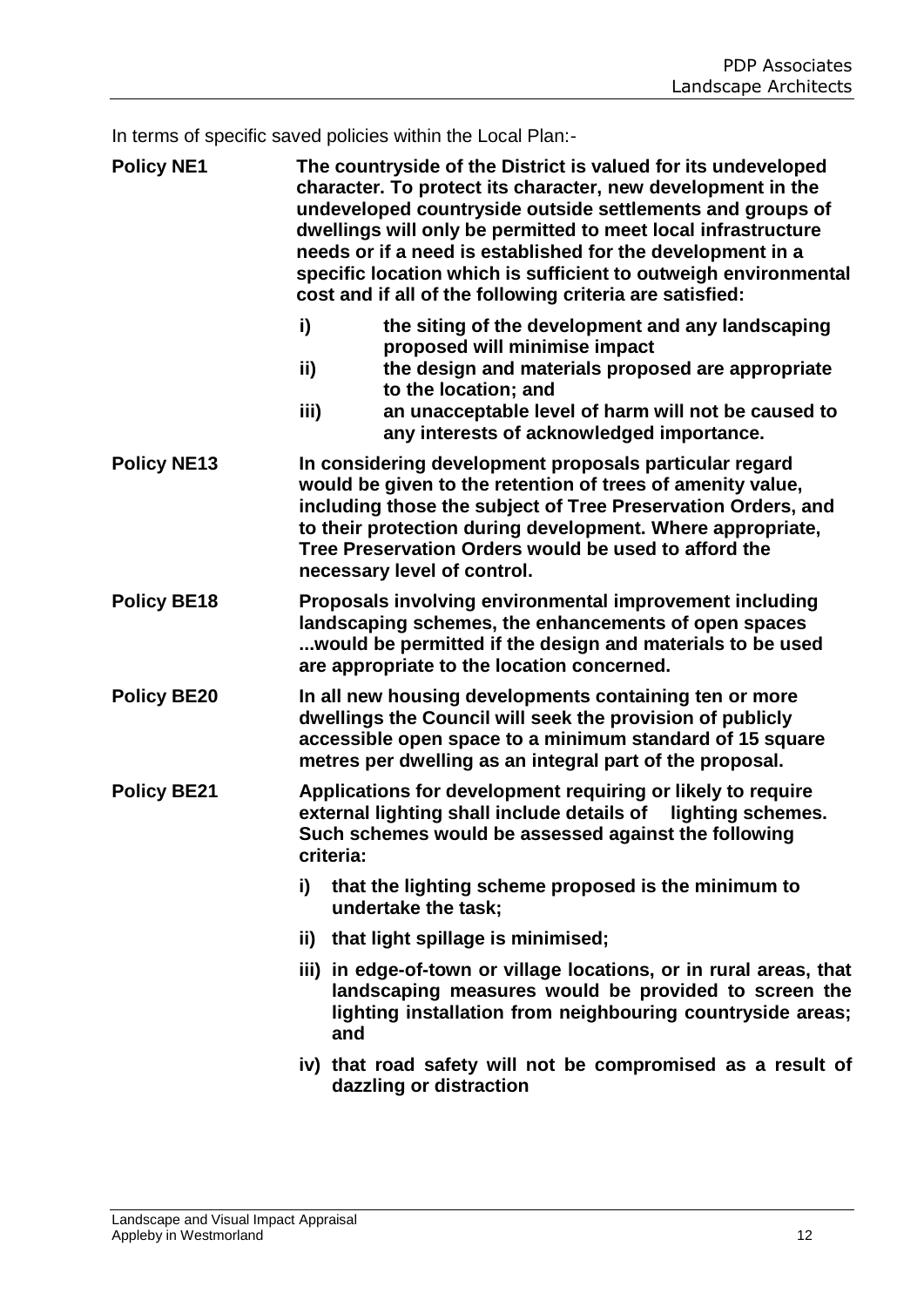## **Policy RE5 Proposals that would affect any rights of way will only be permitted where an acceptable diversion is provided by the developer and a legal diversion order obtained, or if a clear benefit arises from the change sufficient to outweigh the loss to the rights of way network.**

## **3.2 The landscape setting**

Landscape types can be categorised at national, regional and local levels, with each level adding detail.

At a national level, Appleby lies within Joint Character Area 9 – Eden Valley, as defined by Natural England.

The characteristics of the Eden Valley Character Area are:

- $\bullet$ Broad, river valley landscapes of productive mixed farmland with local variations in topography, scale and landcover.
- Productive improved pasture and arable land with large farms in the lower lying  $\bullet$ areas.
- Less intensively managed rolling or hilly pasture and lowland heath, intersected by  $\bullet$ numerous gills, in the foothills of the North Pennines.
- Sandstone hills with woodland and lowland heath vegetation.  $\bullet$
- Numerous small basin mires among drumlins.  $\bullet$
- Large broadleaved and coniferous estate/farm woodlands and areas of ancient semi-natural woodland. Mature hedgerows, hedgerow trees, small copses and shelterbelts contribute to the well-wooded character.
- Settlements have strong distinctive character. Red sandstone is the dominant  $\bullet$ building material and a unifying feature. Limestone is found on the margins of the area.
- Intricate network of narrow minor roads with tall hedgerows and walls.  $\bullet$
- Red sandstone features such as walls and gateposts.  $\bullet$
- Important transport corridor for the Settle-Carlisle railway line, M6 motorway,  $\bullet$ A66 trunk road and west coast mainline railway.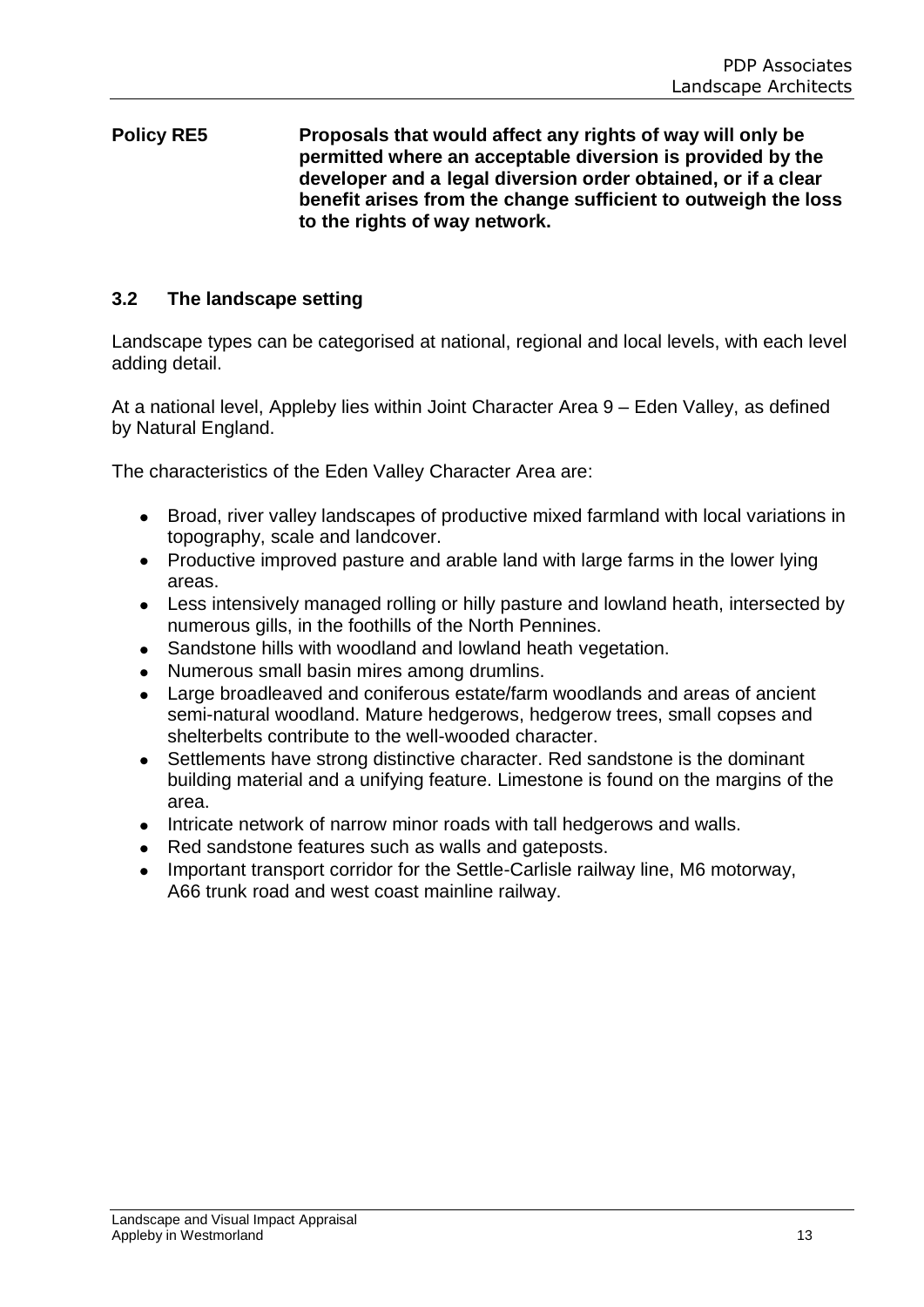At a regional level, Appleby falls within the Landscape Type 6a (a sub-section of Landscape Type 6); Intermediate Land, as defined within the Cumbria and Lake District Joint Structure Plan 2001 – 2016.

Landscape Type 6 is described as "A large-scale open landscape, the intermediate land between lowland and rolling upland areas. The land use is predominantly grazing land bound by hedgerows and stonewalls. A well-managed landscape interrupted by M6 motorway/mainline railway" while Landscape Type 6a is further described as "predominantly grazing land between 100-200m AOD. It is intermediate between the lowland and more rolling upland types. It varies from rolling high land with wide views and few hedges to undulating more enclosed land with a regular pattern of hedges or hedgerow trees. Stonewalls are also common. In Eden there are very broad valleys and narrow ghylls. Most of this landscape type is fairly simple in character with few strong features. A number of historical elements have been identified".

The key characteristics are described as:

- Grazing land between 100-200m AOD. Intermediate between the lowland and upland landscapes.
- Planned villages with greens displaying topographical and archaeological evidence of their medieval origins.
- Carlisle area is dissected by the deeply incised valleys of the black and white Lyne, which are well wooded.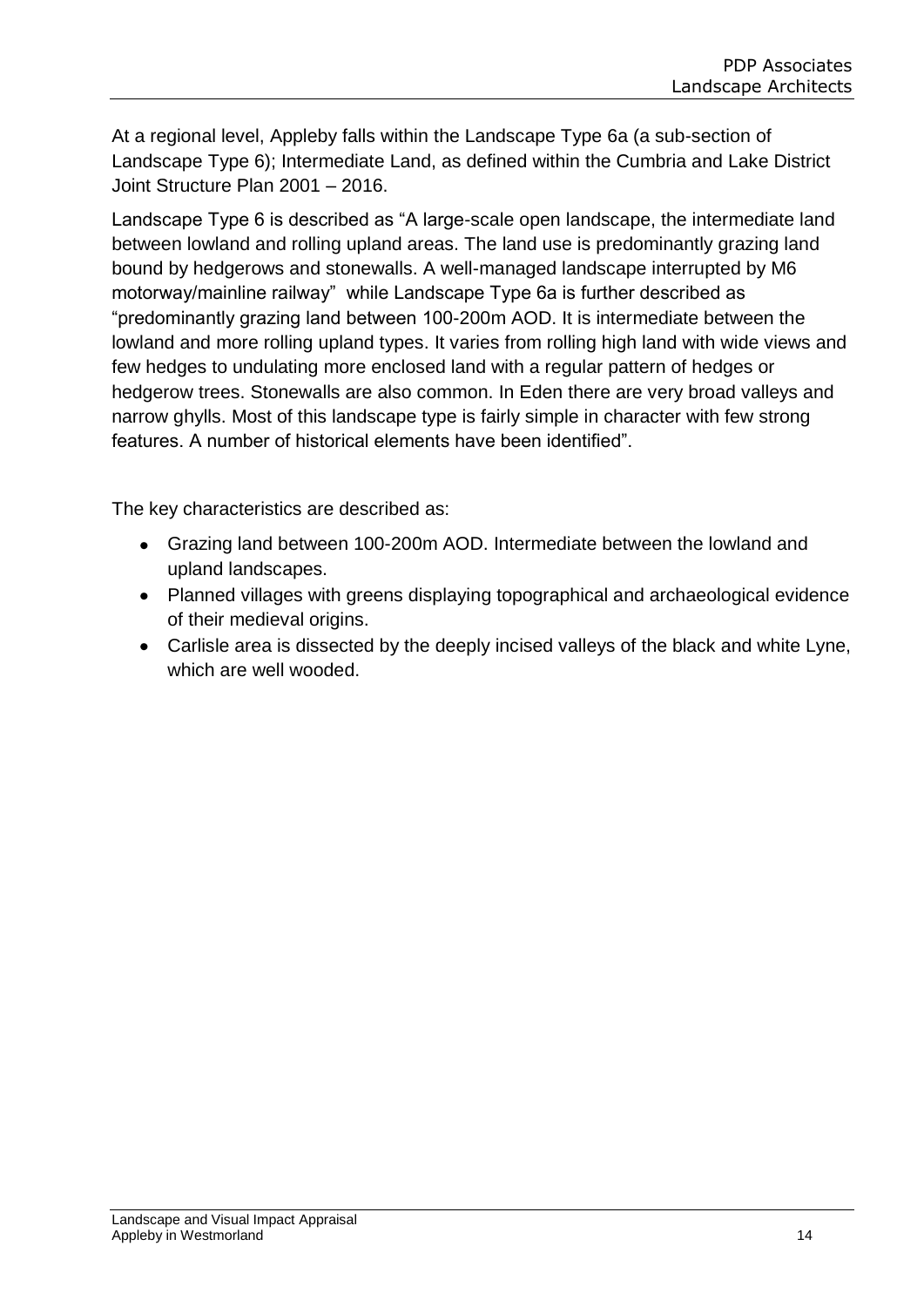## **3.3 General Descriptions of the Sites**

## 3.31 Parcel AP5

Parcel AP5 lies to the town centre's south west, behind the area around the Royal Oak pub. To the area's north and north west are areas of long-established housing. Over the railway line is an area of more recent housing along Drawbriggs Lane which leads to Rivington Park, and industrial units of the town's former dairy. To the south and south east lie areas of lower density housing and the deconsecrated church of St. Michael.

The parcel's south western boundary against Back Lane, a narrow by lane running parallel to and behind the properties along Bongate, is formed by sporadic hedgerows and mature native trees, with post and wire fencing. The main south eastern boundary is formed by a high mortared-stone wall on the boundary with the cemetery. A public footpath follows this boundary. The main north eastern boundary is with the Settle-Carlisle railway line and is formed by a post and wire fence. The north western boundary is with the rear gardens of properties along St. Michaels Lane, and is formed through a variety of boundary treatments. There is a smaller section in the area's south-eastern corner, over a continuation of the cemetery's boundary wall, which borders a nursing home and Bongate Cross.

The parcel is currently semi-improved pasture which slopes from approximately 154m in the south west corner to 165m in the north east corner. The parcel is clear of vegetation within it other than a fine Ash tree, towards the south east boundary, which is worthy of protection and retention. The mature trees along the south west boundary are also worthy of protection and retention. Other than the existing vegetation, the parcel is of only moderate landscape quality, with a contained, settled feel reinforced by its proximity to the cemetery. Noise of traffic from Bongate and the railway line prevents any sense of tranquillity. The parcel is screened sufficiently to prevent any distance views, although is highly visible from the rear of the properties along St. Michael's Lane and Bongate.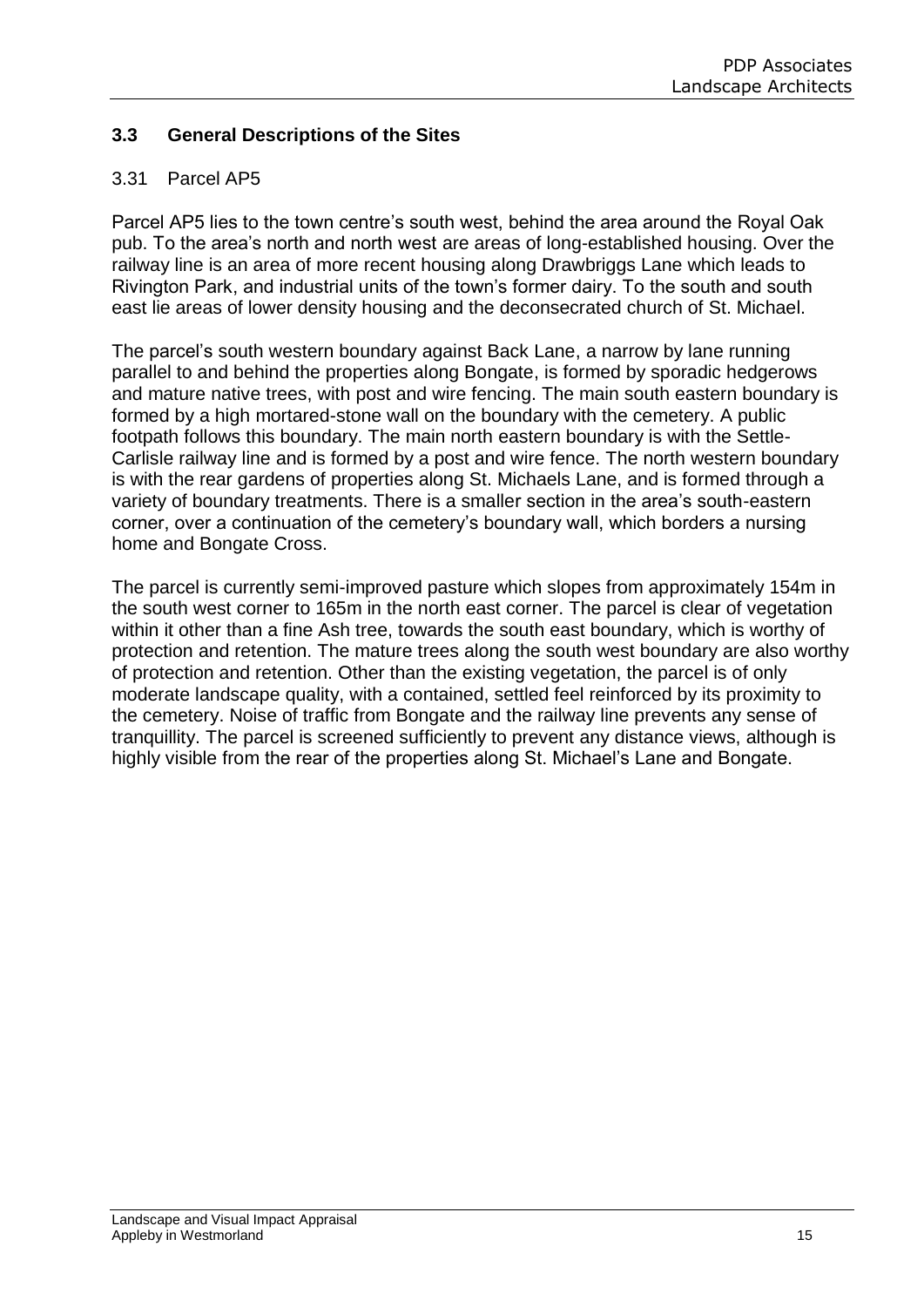### 3.32 Parcels AP6 and AP16

Parcels AP6 and AP16 can be treated as one entity as they are adjacent to each other, although separated by the railway line, and share many characteristics.

In general terms, the parcels lie to the south east of town. The southern boundary of AP16 is with the B6542 which leads from the town to the eastbound A66, from the westbound A66 and to and from Coupland and the town's golf course. The railway bridge over the road marks the boundary between AP16 and AP6. The southern and south east boundaries of AP6 are formed by a small section of dry stone wall adjacent to the road, and then runs behind the former Gate Hotel. Part of the north east boundary runs along the former Kirkby Stephen to Penrith railway line, and is formed by post and wire fencing. The remainder of the north east boundary and the north west boundary is adjacent to an industrial vehicle park; and extension of the Cross Croft Industrial Estate which lies beyond the former railway line. The north west boundary of parcel AP16 is adjacent to houses and light industrial units along Cross Croft and is formed by dry stone walling.

Both parcels are currently improved pasture fields, with sporadic hedge planting along the boundaries and some mature trees within AP6, worthy of protection and retention.

Parcel AP6 rises from approximately 156m in the eastern corner to 164m in the north west corner. The land immediately behind the Gate Hotel rises particularly steeply and is highly visible from the road when approached from the east.

Parcel AP16 rises from approximately 162m in the south west corner to 168m alongside the railway line. No public footpaths cross either parcel.

Both parcels have an open feel, with extensive views towards open countryside to Appleby's east, and the Pennines beyond. The proximity of the industrial estate and the nature of the land use to the north west detract from a feeling of remoteness, although residential areas of Appleby itself are largely not visible from the parcels.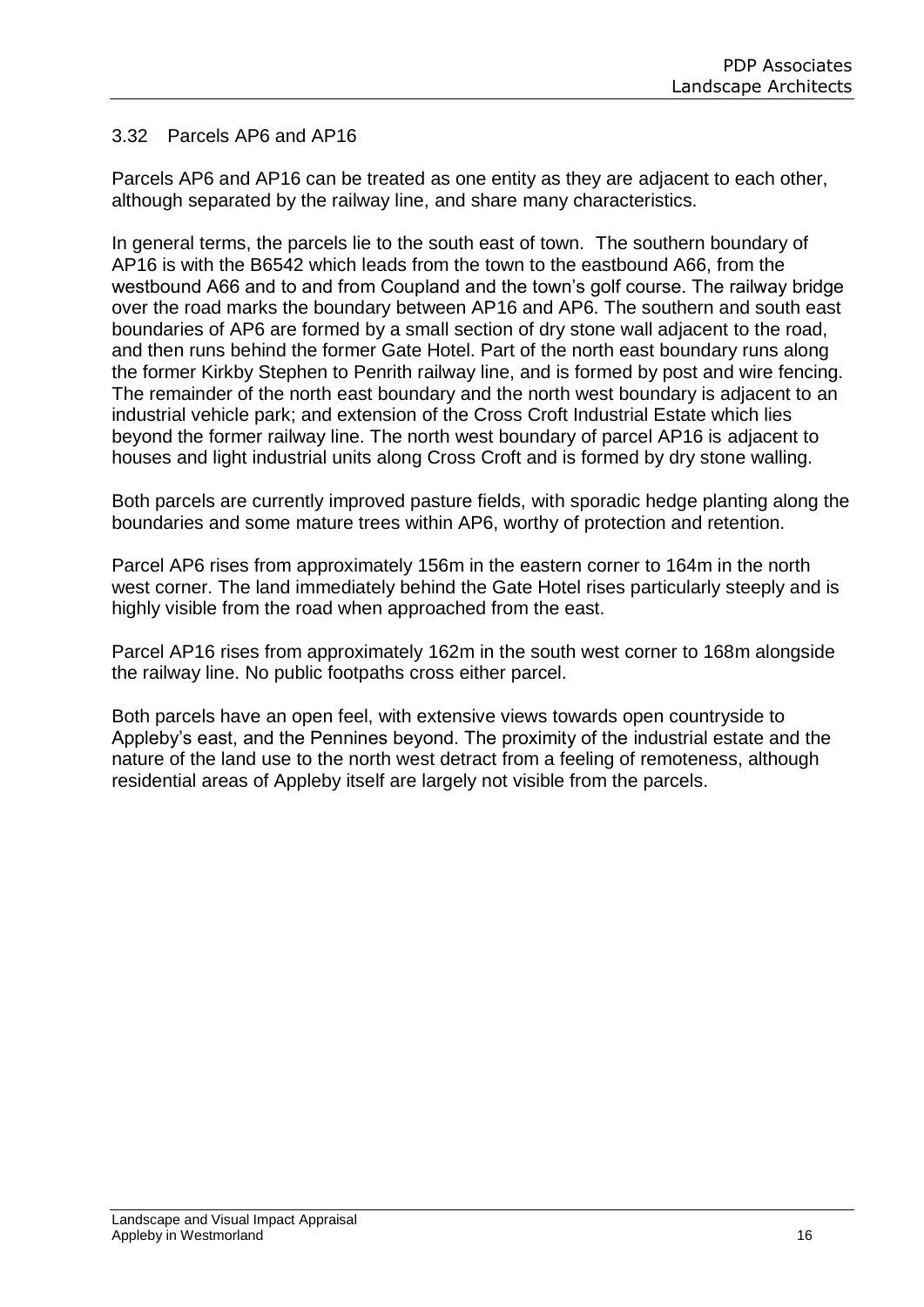## 3.33 Parcel AP10

Parcel AP10 lies to the north east of the town and is sandwiched between the primary school and A66. Much of it lies on the site of the former Appleby East railway station and is now used as a scrap yard. The remainder is arable land.

The parcel's north west and north east boundaries are with Station Road; initially running north and then turning east, beyond which lies the A66 bypass. The boundary comprises post and wire fencing with hedgerow on the road side. The south east boundary is formed by further post and wire fencing with hedgerow and mature trees beyond which lies an additional arable field and Garbridge Lane.

The land rises from approximately 167m in the south west corner off Station Road to approximately 177m in the north east corner. No public footpath crosses the parcel.

The parcel has a low landscape quality, devoid of features and adjacent to a scrap yard, albeit screened through scrub planting. From within the parcel, views are extensive over the town and towards Mallerstang and the Howgills in the far distance to the south and towards the Pennines to the north. Whilst only fleetingly visible, the A66 is very evident due to noise from the passing traffic, meaning the parcel lacks any sense of tranquillity.

#### 3.34 Parcel AP11

Parcel AP11 lies to the north east of the town, separated from parcel AP10 by Station Road. It is sandwiched between the former railway line and the A66 and the majority of the parcel occupies improved pasture, with a small section currently a light-industrial/farm yard.

The majority of the parcel's south east boundary is formed by a steep embankment, heavily vegetated, sloping down from the former railway line, beyond which lies recent housing development along Westmorland Road. Towards Station Road, the boundary is formed by agricultural fencing and a light industrial yard. The south east boundary with Station Road is very mixed, with a gate leading onto the former railway line, walling surrounding a residential property and small lengths of hedging, within which are several tracks into the parcel. The north west boundary with the A66 and the north west boundary are formed by a mixture of post and wire fencing and substantial hedgerow, worthy of protection and retention.

The parcel rises from approximately 162m in the south west corner to approximately 173m in the north east corner. No public footpath crosses the parcel.

The parcel has low landscape quality, with a slightly neglected quality and lacking in features within it. The mixed boundary with light industrial use in evidence reduces any rural feel. Views are very contained within the majority of the parcel by the former-railway embankment and A66 although towards the high sections in the north east corner, there are extensive views over Appleby towards the Shap Fells.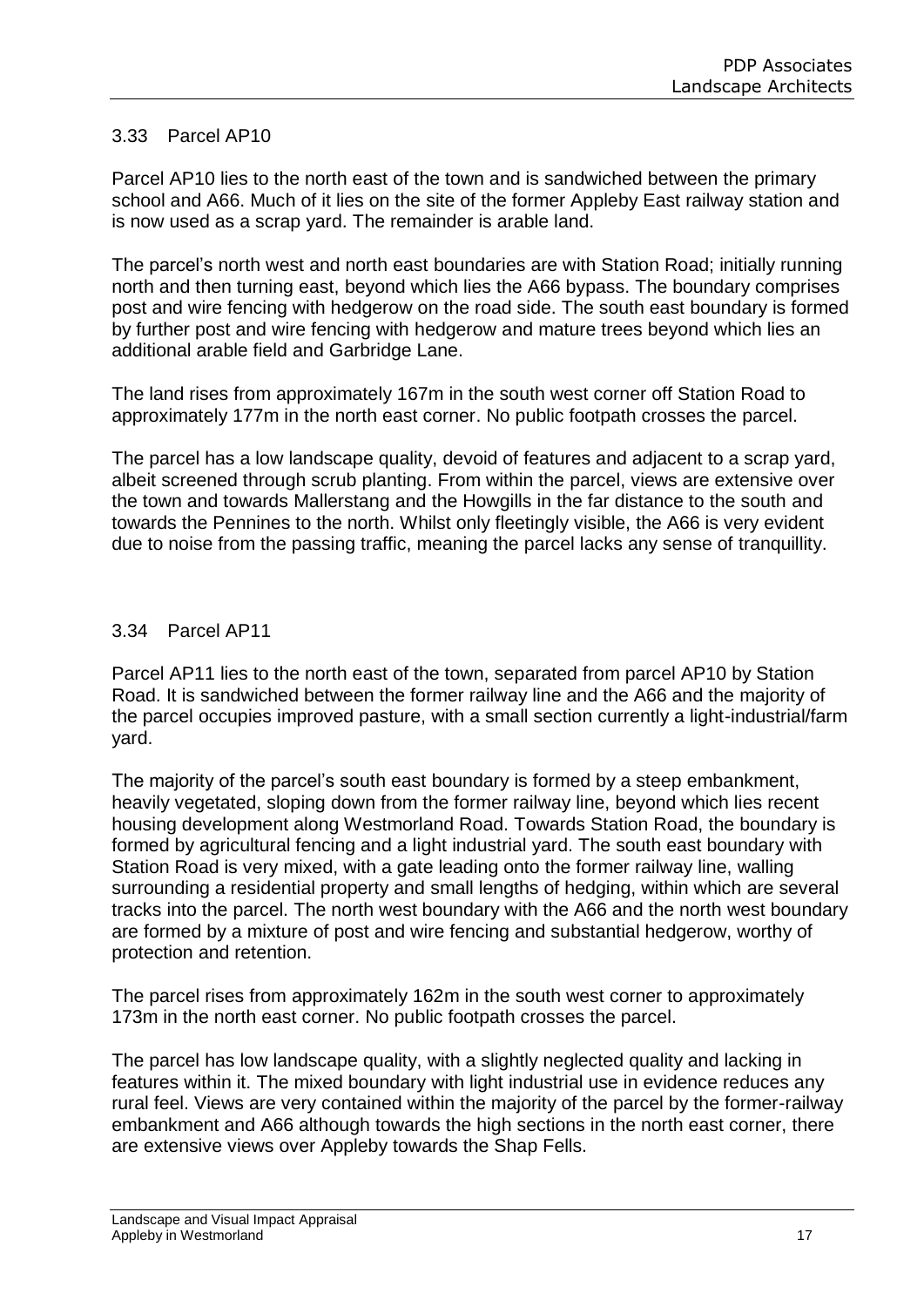## 3.35 Parcel AP12

Parcel AP12 lies to the south west of the town, at the western end of the Barrowmoor Road and high above the River Eden. The parcel is currently semi-improved pasture.

The parcel's north west boundary is formed by a low, but well-maintained native hedge, beyond which lies further pasture fields. A public footpath runs along this boundary. The north east boundary is formed by post and wire fencing beyond which lies established woodland called Dowpits Wood, on a steep bank sloping down to the River Eden. A public footpath runs along this boundary. The south east boundary is formed by the rear boundaries of existing houses along Barrowmoor Road; mostly post and wire with some sporadic hedge planting. The south west boundary is with Colby Lane, separated by some substantial hedge and tree planting, with further post and wire fencing.

The parcel slopes gently from south west to north east, with the lowest point, approximately 150m, being in the northern-most corner and the highest point, approximately 162m in the south west corner. Beyond the north east boundary, the land falls dramatically by approximately 20m to the river below.

The parcel has a high landscape quality within it, and is set within a high quality wider landscape, displaying many characteristics typical of the area, mature boundary planting and extensive views. The current boundary with the properties appears somewhat arbitrary, but the relative lack of traffic from Colby Lane lends to a tranquil quality.

#### 3.36 Parcel AP14

Parcel AP14 lies to the south of the town, behind some existing housing along Colby Lane and to the south west of Scattergate Crescent. The parcel is currently semiimproved pasture.

The parcel's northern boundary is with the rear gardens of existing properties along Colby Lane, and an access road to some further houses, and is formed by a mixture of boundary treatments and sporadic hedge planting. The south east boundary is partly formed by further hedge planting and post and rail fencing alongside the rear boundaries of houses along Scattergate Crescent and then post and wire agricultural fencing with scattered mature trees. A public footpath runs along this boundary. The south west boundary is formed by established and well-maintained hedge planting with further pasture fields beyond. The western boundary is further sporadic hedgerow with post and wire fencing, beyond which runs another public footpath.

The parcel has a moderate landscape quality but is set within a high quality landscape to its south and south west. There is currently a stark edge to the housing along Colby Lane and Scattergate Crescent, but there are fine views towards the Castle and the Pennines in the far distance.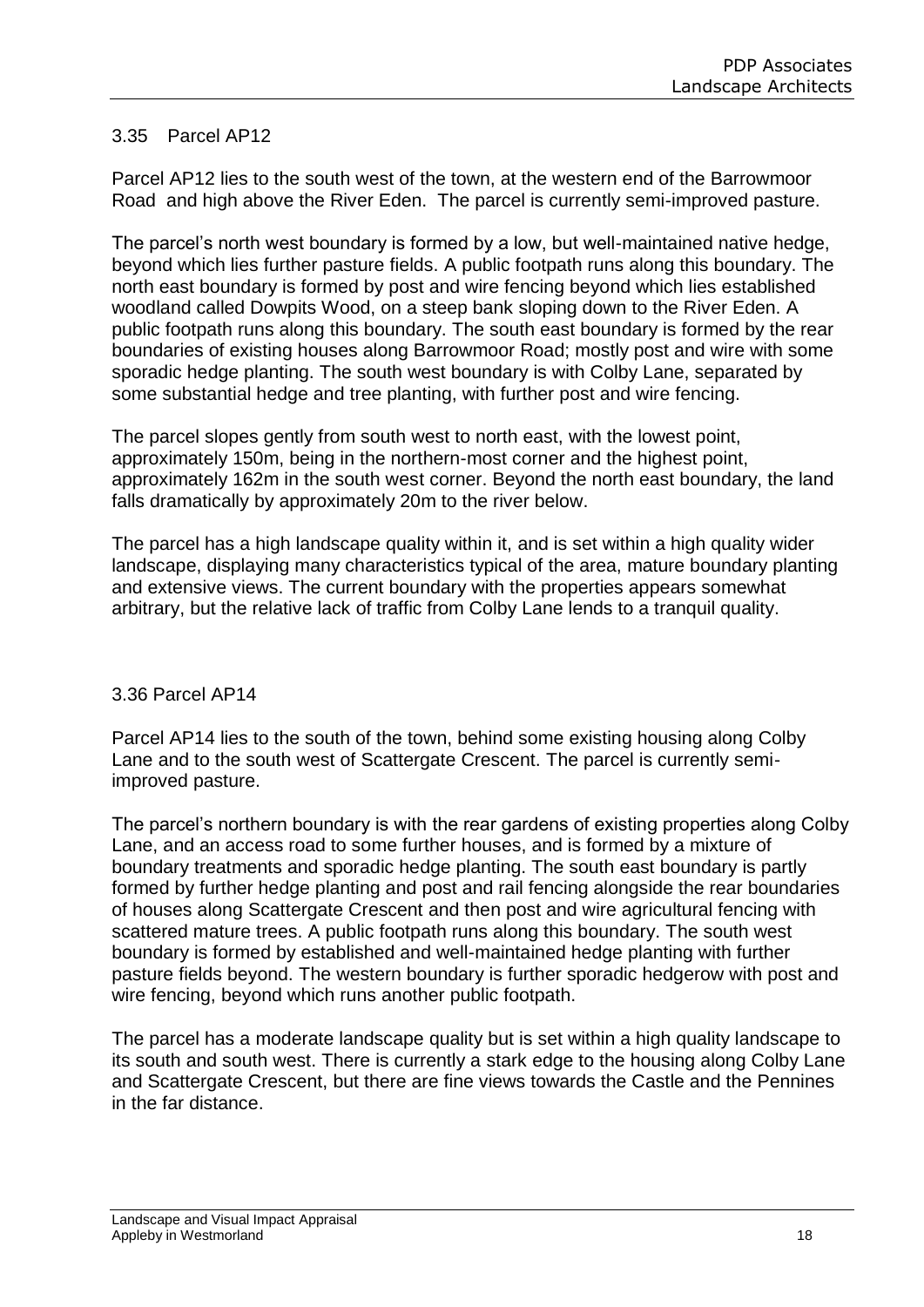## **4.0 Landscape and visual impacts and their significance.**

## **4.1 Visual baseline**

Visual impact assessment relates to "**changes that arise in the composition of the available views as a result of changes to the landscape, to people's responses to the changes and to the overall effects with respect to the visual amenity**" (GLVIA).

Potential visual receptors can include the public or community at large, residents, visitors and other groups of viewers as well as the visual amenity of people affected.

During the site surveys, careful notes were taken as to likely viewpoints of the parcels, and those viewpoints were subsequently visited, and the views recorded and analysed.

## **4.2 Landscape sensitivity**

Sensitivity is categorised as high, medium, low or negligible, according to the degree to which a particular landscape or area can accommodate change arising from a particular development, without detrimental effects on its character, as based on the following factors:

- Compatibility of the proposed development with the existing land-uses and landscape character.
- The pattern and scale of the landscape in relation to the development.
- Visual enclosure/openness and potential extent of visibility.
- The scope for mitigation of the proposed development, which would be in character with the existing landscape.
- The value placed on the landscape**.**

In order to provide comparisons between Option Areas (and/or individual parcels), scores have been assigned to each impact level.

| Significance of landscape or visual effect | Score |
|--------------------------------------------|-------|
| No impact                                  |       |
| Negligible impact                          | 1     |
| Negligible/slight impact                   | 2     |
| Slight impact                              | 3     |
| Slight/moderate impact                     | 4     |
| Moderate impact                            | 5     |
| Moderate/substantial                       | 6     |
| Substantial impact                         |       |
|                                            |       |

Table 3. Scores allocated to each given impact level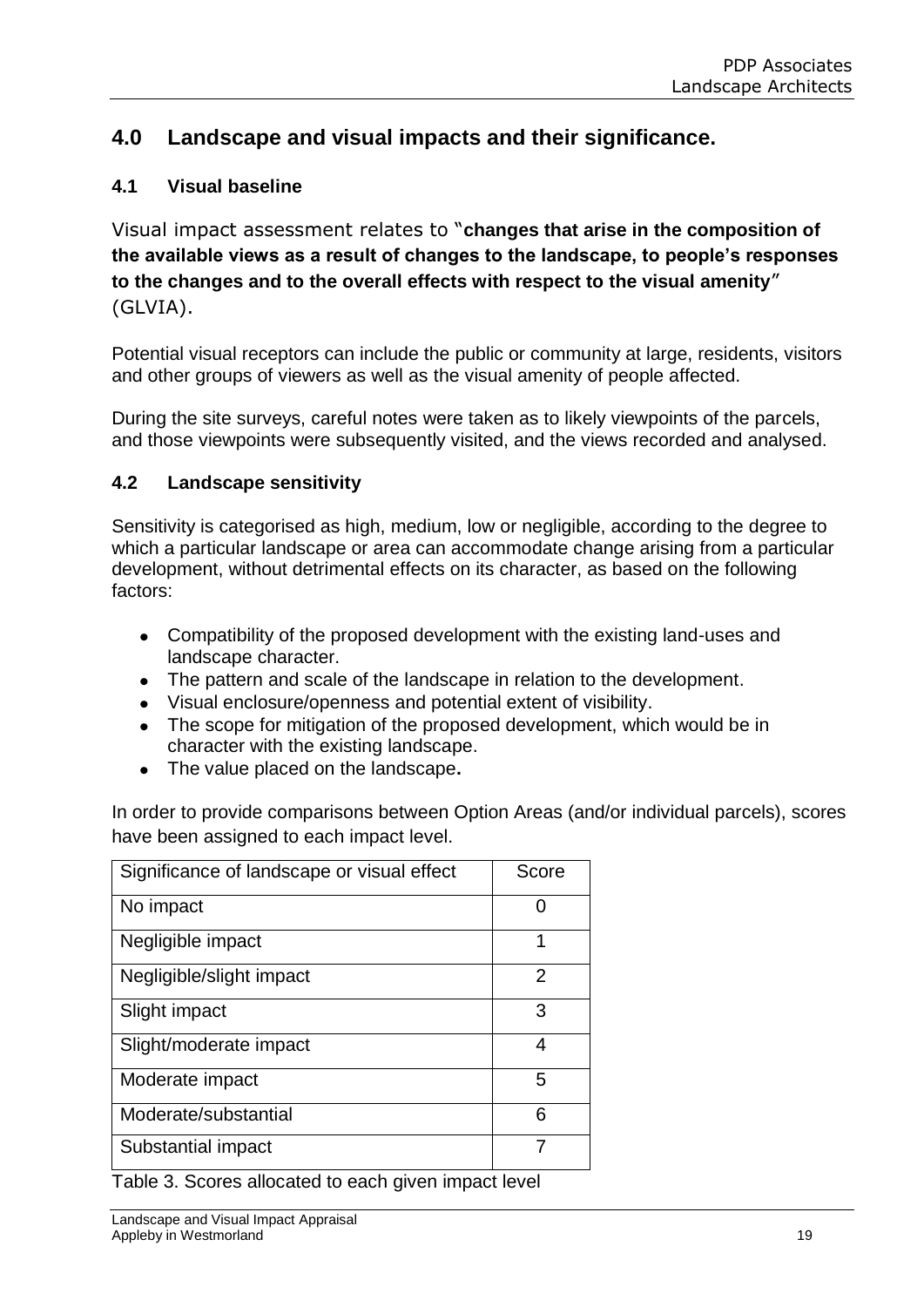## 4.21 Parcel AP5

| Landscape<br>element         | <b>Sensitivity</b> | Nature of impact                                                                                                     | <b>Predicted</b><br>magnitude | Significance of<br>impact | <b>Score</b>            |
|------------------------------|--------------------|----------------------------------------------------------------------------------------------------------------------|-------------------------------|---------------------------|-------------------------|
| Landform                     | Low                | <b>Earthworks typical</b><br>of housing and<br>infrastructure<br>development.                                        | <b>Small</b>                  | <b>Slight</b>             | $\overline{\mathbf{3}}$ |
| <b>Land cover</b>            | Low                | Change of use from<br>agricultural to<br>developed.                                                                  | Large                         | <b>Moderate</b>           | 5                       |
| <b>Trees and</b><br>woodland | <b>Moderate</b>    | <b>Substantial tree</b><br>planting along<br>boundaries with<br>several mature<br>trees within the<br>parcel itself. | <b>Small</b>                  | Slight/moderate           | $\overline{\mathbf{4}}$ |
| <b>Hedgerows</b>             | Low                | Some boundary<br>hedgerows.                                                                                          | <b>Small</b>                  | Slight                    | $\overline{\mathbf{3}}$ |
| <b>Water bodies</b>          | N/A                | None.                                                                                                                | <b>None</b>                   | No impact                 | $\bf{0}$                |
| <b>Rights of way</b>         | Low                | Footpath along<br>south west<br>boundary which<br>bisects the<br>assumed access<br>into the parcel.                  | <b>Small</b>                  | <b>Slight</b>             | $\overline{\mathbf{3}}$ |
| Landscape<br>character       | <b>Moderate</b>    | Some character to<br>the parcel although<br>dominated by<br>proximity to town's<br>cemetery.                         | <b>Small</b>                  | Slight/moderate           | 4                       |
|                              |                    |                                                                                                                      |                               |                           | 22                      |

Table 4. Landscape sensitivity of Parcel AP5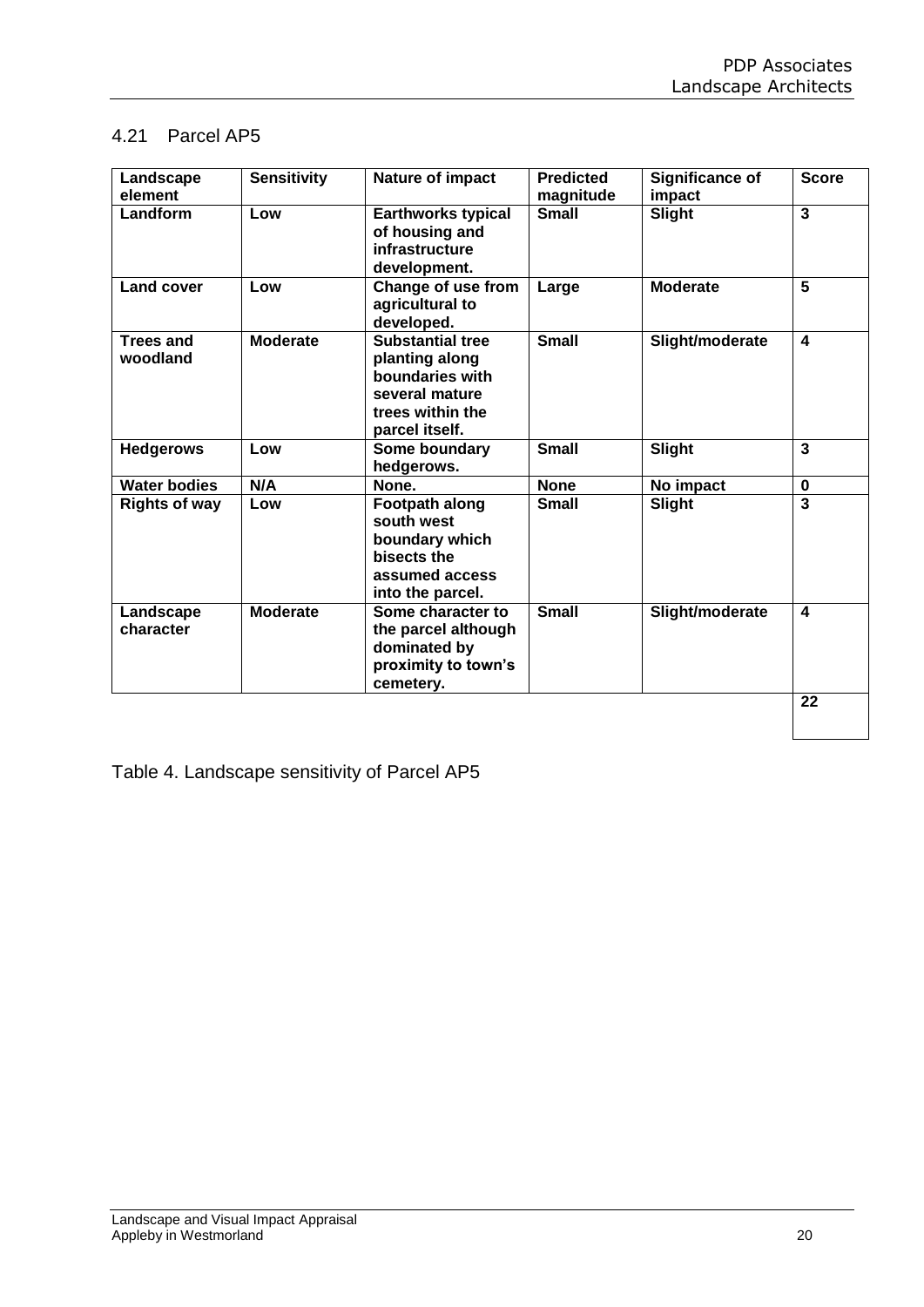## 4.22 Parcel AP6

| Landscape<br>element         | <b>Sensitivity</b> | Nature of impact                                                                                                                                    | <b>Predicted</b><br>magnitude | <b>Significance of</b><br>impact | <b>Score</b>            |
|------------------------------|--------------------|-----------------------------------------------------------------------------------------------------------------------------------------------------|-------------------------------|----------------------------------|-------------------------|
| Landform                     | <b>Moderate</b>    | Steeply sloping area to<br>the parcel's south east<br>boundary behind the<br>gate hotel which may<br>require groundworks if<br>decided to develop.  | <b>Medium</b>                 | <b>Moderate</b>                  | $\overline{5}$          |
| <b>Land cover</b>            | Low                | Change of use from<br>agricultural to<br>developed.                                                                                                 | Large                         | <b>Moderate</b>                  | 5                       |
| <b>Trees and</b><br>woodland | <b>Moderate</b>    | Some mature trees<br>along boundaries,<br>including internal<br>existing field<br>boundaries.                                                       | <b>Medium</b>                 | <b>Moderate</b>                  | $\overline{\mathbf{5}}$ |
| <b>Hedgerows</b>             | Low                | Small lengths of<br>fragmented<br>hedgerows which<br>could likely be<br>retained if deemed<br>desirable.                                            | <b>Small</b>                  | Slight                           | 3                       |
| <b>Water bodies</b>          | N/A                | None.                                                                                                                                               | <b>None</b>                   | No impact                        | $\bf{0}$                |
| <b>Rights of way</b>         | N/A                | None.                                                                                                                                               | <b>None</b>                   | No impact                        | 0                       |
| Landscape<br>character       | <b>Moderate</b>    | <b>Typical characteristics</b><br>of the wider landscape<br>and open vistas<br>towards the Pennines<br>and Eden Valley from<br>parts of the parcel. | <b>Medium</b>                 | <b>Moderate</b>                  | $\overline{5}$          |
|                              |                    |                                                                                                                                                     |                               |                                  | 23                      |

Table 5. Landscape sensitivity of Parcel AP6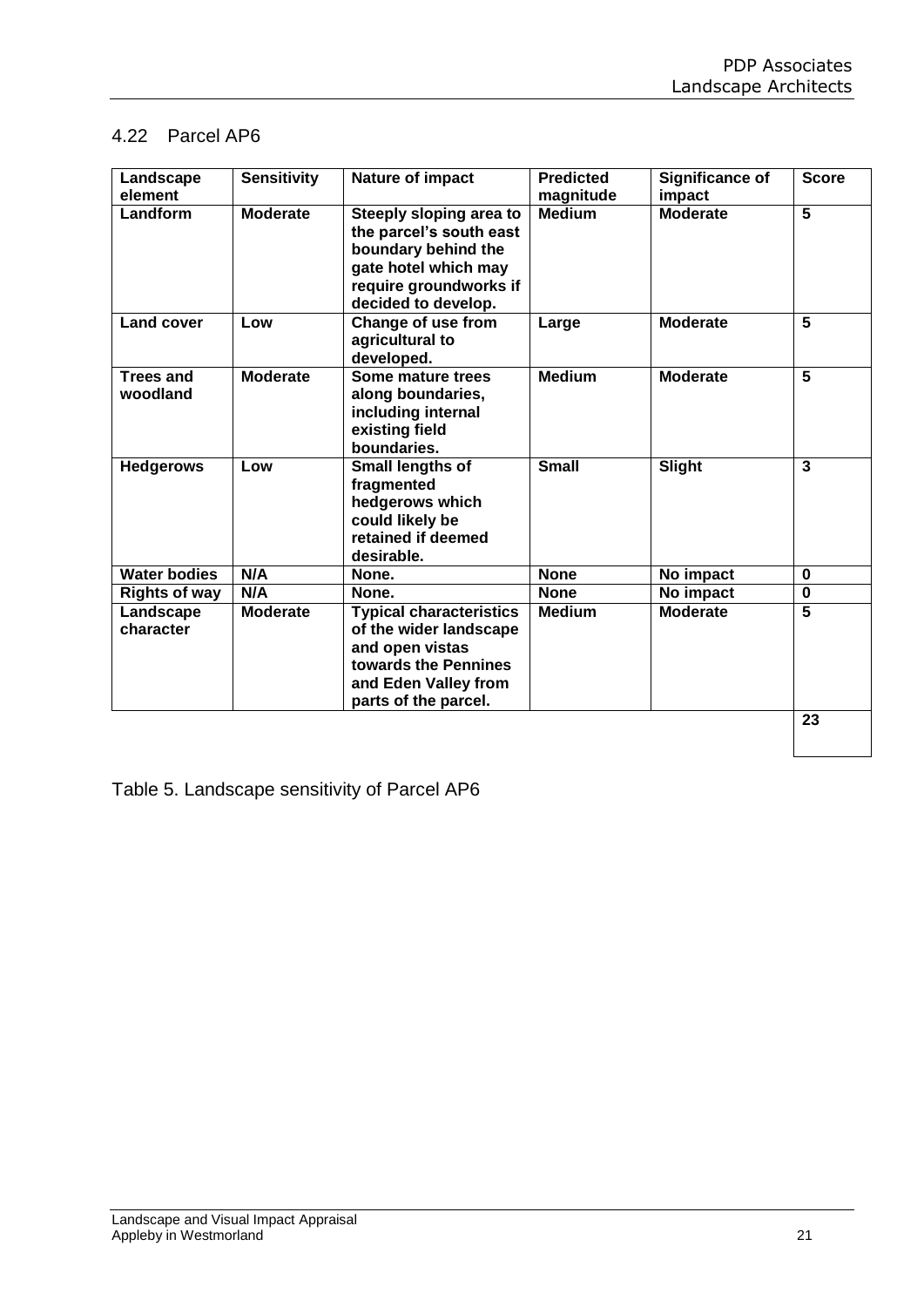## 4.23 Parcel AP10

| Landscape<br>element         | <b>Sensitivity</b> | Nature of impact                                                                                                                                            | <b>Predicted</b><br>magnitude | Significance of<br>impact | <b>Score</b>            |
|------------------------------|--------------------|-------------------------------------------------------------------------------------------------------------------------------------------------------------|-------------------------------|---------------------------|-------------------------|
| Landform                     | <b>Moderate</b>    | <b>Considerable slope</b><br>over majority of the<br>site, particularly<br>southern area.                                                                   | <b>Medium</b>                 | <b>Moderate</b>           | $\overline{5}$          |
| <b>Land cover</b>            | Low                | Change of use from<br>arable/scrap yard to<br>developed.                                                                                                    | <b>Medium</b>                 | Slight/moderate           | $\overline{\mathbf{4}}$ |
| <b>Trees and</b><br>woodland | <b>Moderate</b>    | Some mature trees<br>along boundaries<br>which could easily be<br>protected and<br>retained.                                                                | <b>Small</b>                  | Slight/moderate           | $\overline{\mathbf{4}}$ |
| <b>Hedgerows</b>             | <b>Moderate</b>    | Significant, well<br>maintained, mature<br>hedge along northern<br>and western boundary<br>with road, which could<br>easily be protected<br>and maintained. | <b>Small</b>                  | Slight/moderate           | $\overline{\mathbf{4}}$ |
| <b>Water bodies</b>          | N/A                | None.                                                                                                                                                       | <b>None</b>                   | No impact                 | $\bf{0}$                |
| <b>Rights of way</b>         | N/A                | None.                                                                                                                                                       | <b>None</b>                   | No impact                 | $\mathbf 0$             |
| Landscape<br>character       | Low                | Arable field and scrap<br>yard within an<br>overwhelmingly<br>grazing landscape<br>with few features and<br>an intensively<br>managed character.            | <b>Negligible</b>             | Negligible/slight         | $\mathbf{2}$            |
|                              |                    |                                                                                                                                                             |                               |                           | 19                      |

Table 6. Landscape sensitivity of Parcel AP10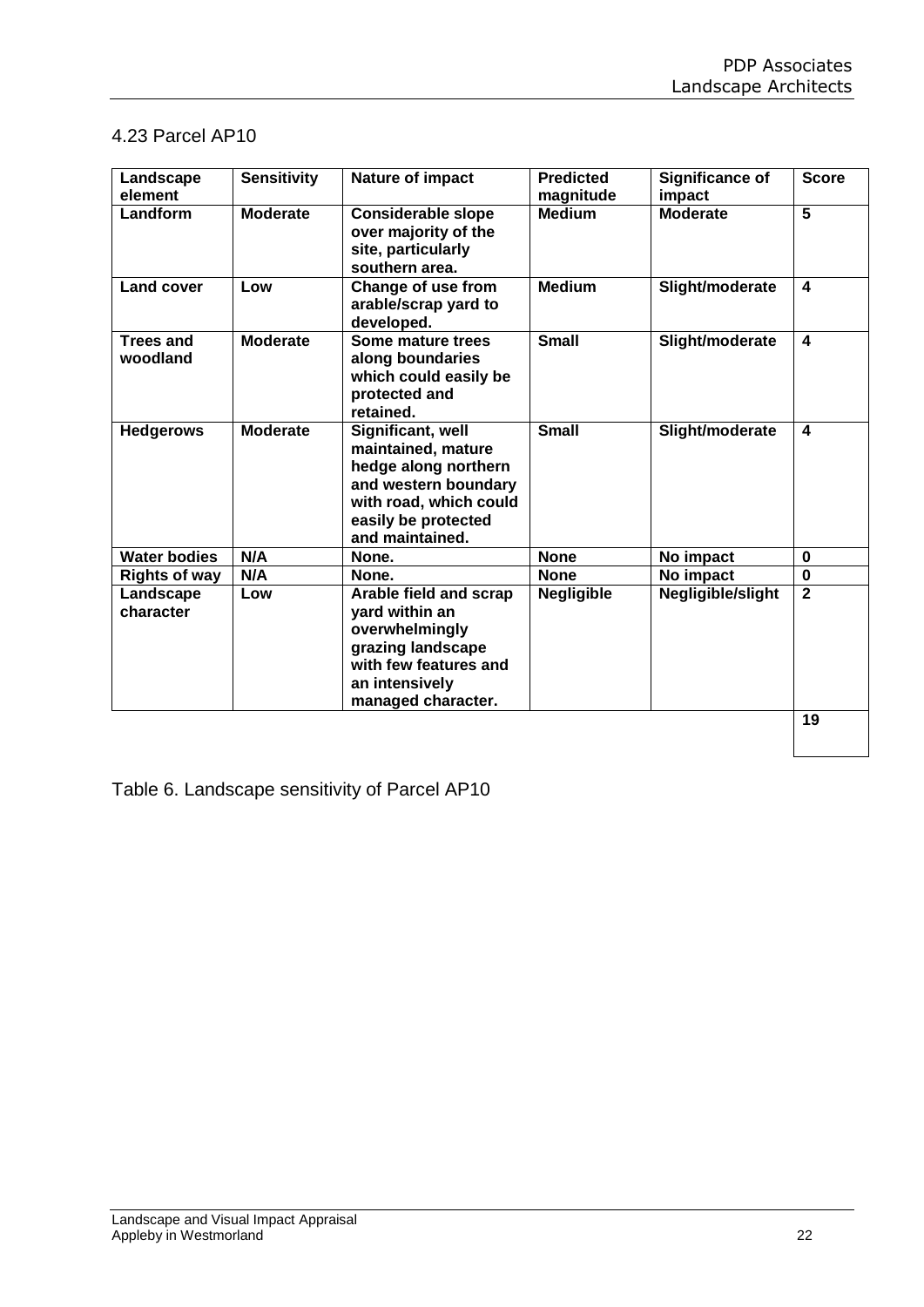## 4.24 Parcel AP11

| Landscape<br>element         | <b>Sensitivity</b> | Nature of impact                                                                                                          | <b>Predicted</b><br>magnitude | Significance of<br>impact | <b>Score</b>            |
|------------------------------|--------------------|---------------------------------------------------------------------------------------------------------------------------|-------------------------------|---------------------------|-------------------------|
| Landform                     | Low                | Gently sloping parcel,<br>not posing any<br>problems to<br>development.                                                   | <b>Negligible</b>             | Negligible/slight         | $\mathbf{2}$            |
| <b>Land cover</b>            | Low                | <b>Change from grazing</b><br>land and farm yard to<br>developed.                                                         | Medium                        | Slight/moderate           | $\overline{\mathbf{4}}$ |
| <b>Trees and</b><br>woodland | <b>Moderate</b>    | Some mature trees<br>along boundaries,<br>which could easily be<br>protected and<br>retained.                             | <b>Small</b>                  | Slight/moderate           | 4                       |
| <b>Hedgerows</b>             | <b>Moderate</b>    | Mature hedgerow on<br>parcel's boundary with<br>some along existing<br>internal field boundary<br>which would be at risk. | <b>Medium</b>                 | <b>Moderate</b>           | 5                       |
| <b>Water bodies</b>          | N/A                | None.                                                                                                                     | <b>None</b>                   | No impact                 | $\mathbf 0$             |
| <b>Rights of way</b>         | N/A                | None.                                                                                                                     | <b>None</b>                   | No impact                 | $\mathbf 0$             |
| Landscape<br>character       | Low                | No notable features<br>and few<br>characteristics of the<br>wider landscape.                                              | <b>Negligible</b>             | Negligible/slight         | $\overline{2}$          |
|                              |                    |                                                                                                                           |                               |                           | 17                      |

Table 7. Landscape sensitivity of Parcel AP11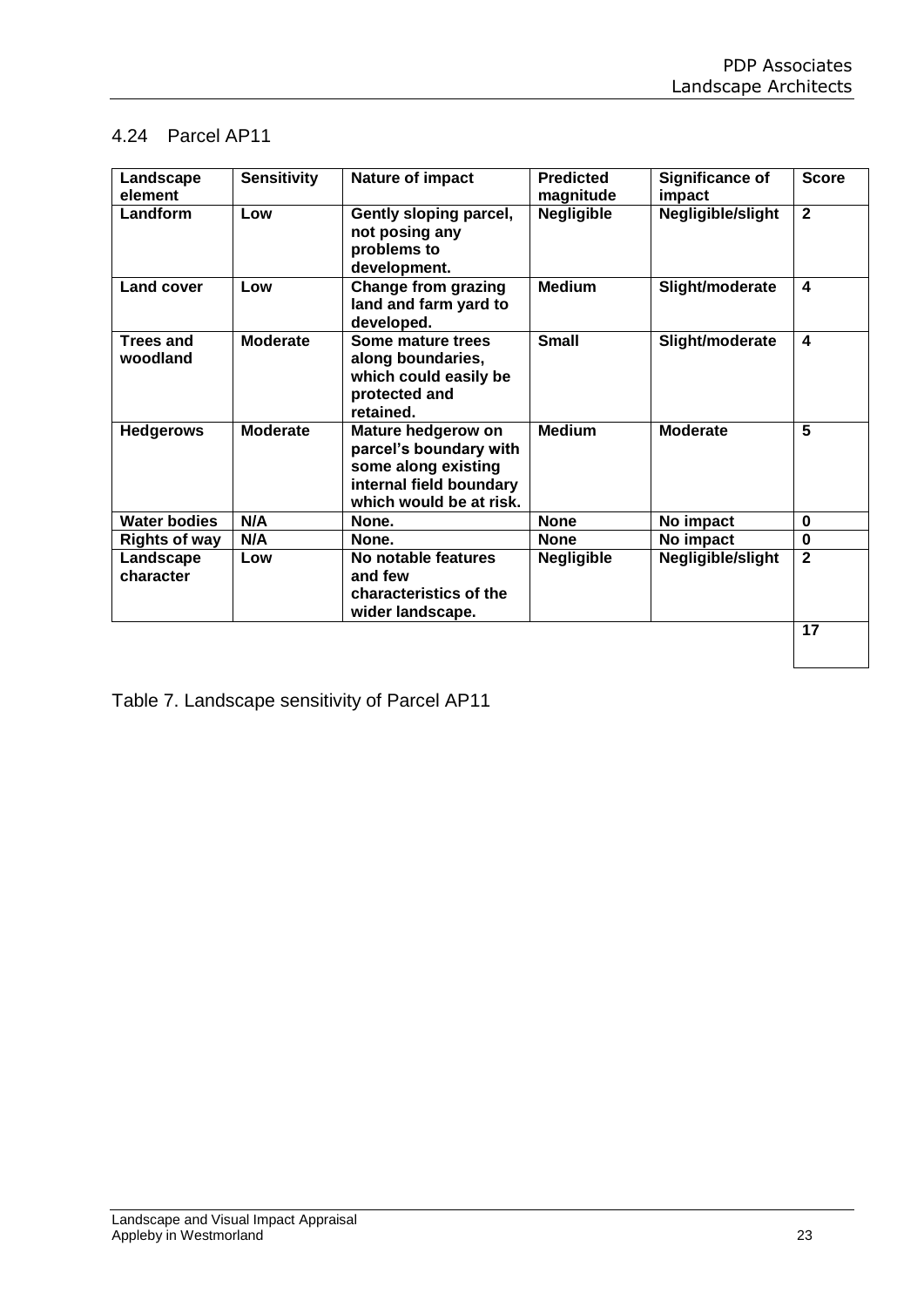## 4.25 Parcel AP12

| Landscape<br>element         | <b>Sensitivity</b> | Nature of impact                                                                                                                                                                    | <b>Predicted</b><br>magnitude | Significance of<br>impact | <b>Score</b>   |
|------------------------------|--------------------|-------------------------------------------------------------------------------------------------------------------------------------------------------------------------------------|-------------------------------|---------------------------|----------------|
| Landform                     | <b>Moderate</b>    | Gently undulating,<br>adding to character of<br>the parcel. Unlikely to<br>pose any problems to<br>development.                                                                     | <b>Small</b>                  | Slight/moderate           | $\overline{4}$ |
| <b>Land cover</b>            | Low                | Change of use from<br>agricultural to<br>developed.                                                                                                                                 | Large                         | <b>Moderate</b>           | 5              |
| <b>Trees and</b><br>woodland | <b>Moderate</b>    | Some mature trees<br>along boundaries, and<br>extensive mature<br>woodland on bank<br>sloping down to River<br>Eden beyond north<br>east boundary.                                  | <b>Medium</b>                 | <b>Moderate</b>           | $\overline{5}$ |
| <b>Hedgerows</b>             | <b>Moderate</b>    | <b>Significant hedgerow</b><br>planting along south<br>and west boundaries,<br>and fragmented<br>hedgerow along<br>eastern boundary with<br>existing adjacent<br>properties.        | <b>Medium</b>                 | <b>Moderate</b>           | $\overline{5}$ |
| <b>Water bodies</b>          | N/A                | None.                                                                                                                                                                               | <b>None</b>                   | No impact                 | $\mathbf 0$    |
| <b>Rights of way</b>         | <b>High</b>        | <b>Footpaths along</b><br>northern and western<br>boundaries, and<br>footpath diagonally<br>crossing site towards<br><b>Colby Lane. Character</b><br>would be lost if<br>developed. | Large                         | <b>Substantial</b>        |                |
| Landscape<br>character       | <b>Moderate</b>    | <b>Strong character with</b><br>many aspects of wider<br>landscape. Provides<br>last open space before<br>Appleby as<br>approached from<br>Colby,                                   | Large                         | Moderate/substa<br>ntial  | 6              |
|                              |                    |                                                                                                                                                                                     |                               |                           | 27             |

Table 8. Landscape sensitivity of Parcel AP12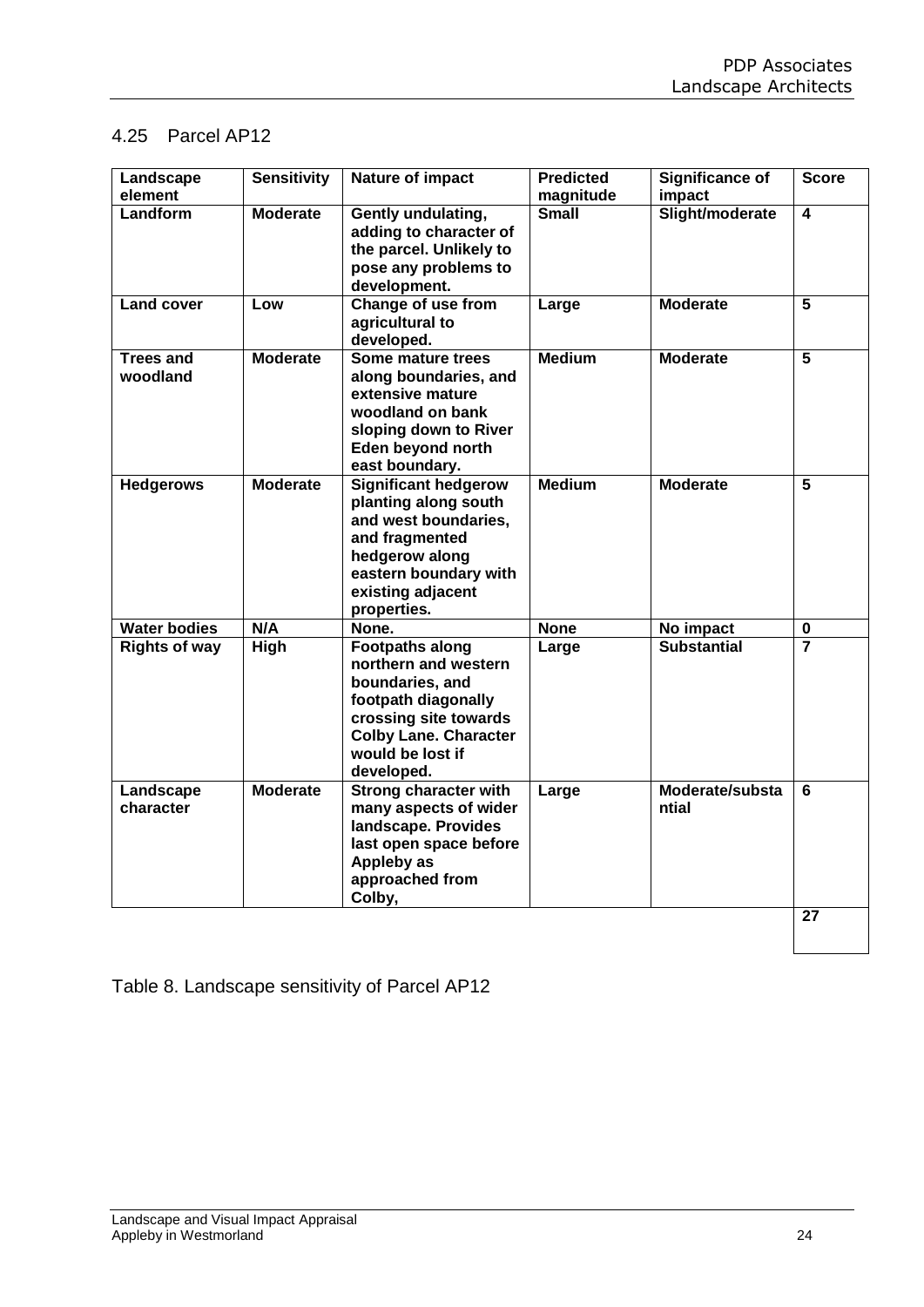## 4.26 Parcel AP14

| Landscape<br>element         | <b>Sensitivity</b> | <b>Nature of impact</b>                                                                                                                                           | <b>Predicted</b><br>magnitude | <b>Significance</b><br>of impact | <b>Score</b>            |
|------------------------------|--------------------|-------------------------------------------------------------------------------------------------------------------------------------------------------------------|-------------------------------|----------------------------------|-------------------------|
| Landform                     | Low                | <b>Gently sloping but</b><br>not posing a<br>problem to any<br>development.                                                                                       | <b>Negligible</b>             | Negligible/slig<br>ht            | $\overline{2}$          |
| <b>Land cover</b>            | Low                | <b>Change of use</b><br>from agricultural<br>to developed.                                                                                                        | Large                         | <b>Moderate</b>                  | 5                       |
| <b>Trees and</b><br>woodland | <b>Moderate</b>    | Some mature trees<br>along boundaries<br>which could easily<br>be protected and<br>retained.                                                                      | <b>Small</b>                  | Slight/modera<br>te              | $\overline{\mathbf{4}}$ |
| <b>Hedgerows</b>             | <b>Moderate</b>    | <b>Small lengths of</b><br>fragmented<br>hedgerows which<br>could likely be<br>retained if deemed<br>desirable.                                                   | <b>Small</b>                  | Slight/modera<br>te              | $\overline{\mathbf{4}}$ |
| <b>Water</b><br>bodies       | N/A                | None.                                                                                                                                                             | <b>None</b>                   | No impact                        | $\bf{0}$                |
| <b>Rights of</b><br>way      | <b>Moderate</b>    | <b>Footpaths along</b><br>eastern boundary<br>and immediately<br>adjacent to<br>western boundary,<br>whose character<br>would be lost<br>through<br>development.  | Large                         | Moderate/sub<br>stantial         | $6\phantom{1}6$         |
| Landscape<br>character       | <b>Moderate</b>    | <b>Generally</b><br>enclosed,<br>contained views<br>but good views<br>towards Appleby<br><b>Castle and</b><br>glimpses of the<br><b>Pennines to the</b><br>north. | <b>Small</b>                  | Slight/modera<br>te              | $\overline{\mathbf{4}}$ |
|                              |                    |                                                                                                                                                                   |                               |                                  | 25                      |

Table 9. Landscape sensitivity of Parcel AP14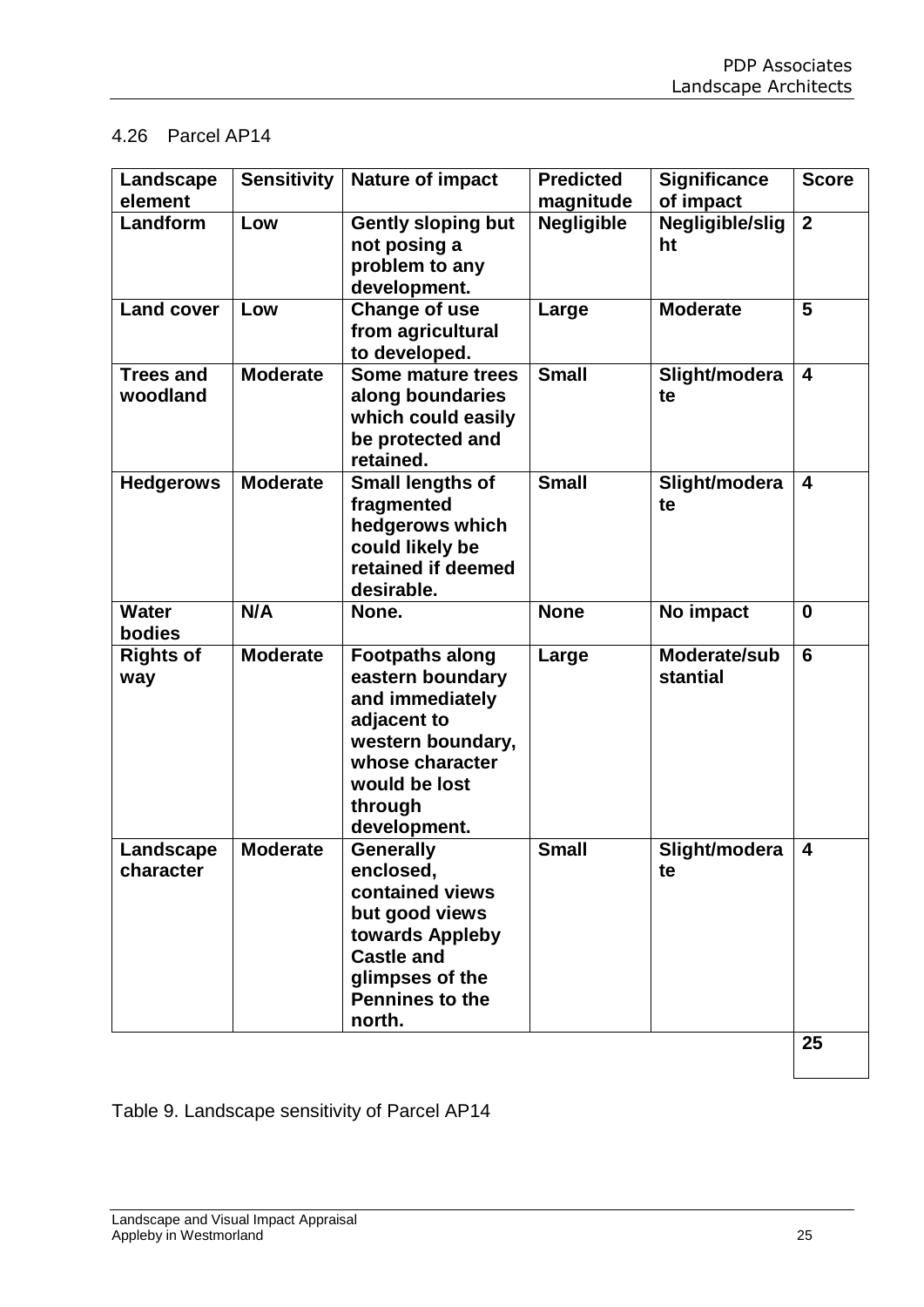## 4.27 Parcel AP16

| Landscape<br>element         | <b>Sensitivity</b> | Nature of impact                                                                                                                                    | <b>Predicted</b><br>magnitude | <b>Significance of</b><br>impact | <b>Score</b>   |
|------------------------------|--------------------|-----------------------------------------------------------------------------------------------------------------------------------------------------|-------------------------------|----------------------------------|----------------|
| Landform                     | Low                | <b>Relatively level with</b><br>some more significant<br>level changes towards<br>boundaries, but would<br>not pose problem to<br>development.      | <b>Negligible</b>             | Negligible/slight                | $\overline{2}$ |
| <b>Land cover</b>            | Low                | Change of use from<br>agricultural to<br>developed.                                                                                                 | Large                         | <b>Moderate</b>                  | 5              |
| <b>Trees and</b><br>woodland | Low                | Some mature tree<br>planting along<br>southern boundary<br>with railway. One<br>significant tree within<br>the parcel, but in poor<br>condition.    | <b>Small</b>                  | Slight                           | $\overline{3}$ |
| <b>Hedgerows</b>             | Low                | Small lengths of<br>fragmented<br>hedgerows which<br>could likely be<br>retained if deemed<br>desirable.                                            | <b>Small</b>                  | <b>Slight</b>                    | 3              |
| <b>Water bodies</b>          | N/A                | None.                                                                                                                                               | <b>None</b>                   | No impact                        | $\bf{0}$       |
| <b>Rights of way</b>         | N/A                | None.                                                                                                                                               | <b>None</b>                   | No impact                        | $\mathbf 0$    |
| Landscape<br>character       | High               | <b>Typical characteristics</b><br>of the wider landscape<br>and open vistas<br>towards the Pennines<br>and Eden Valley from<br>parts of the parcel. | Large                         | <b>Substantial</b>               | 7              |
|                              |                    |                                                                                                                                                     |                               |                                  | 20             |

Table 10. Landscape sensitivity of Parcel AP16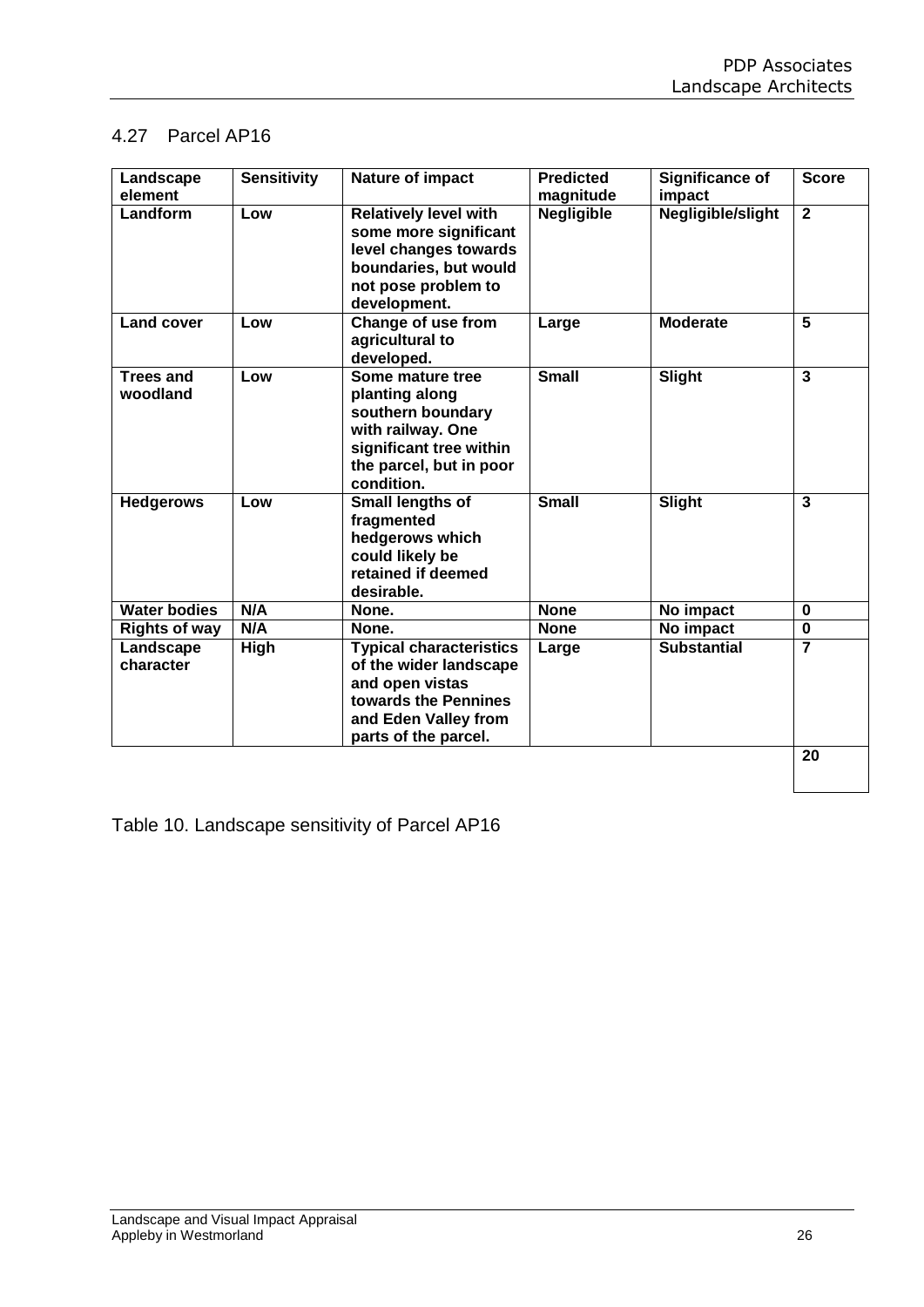## **4.3 Summary of landscape impacts**

By scoring the anticipated impact of each factor assessed, a cumulative significance score has been given to each Option Area. The higher the score, the greater the significance of the impact on the landscape through developing an area would be.

| Parcel AP5  | 22 |
|-------------|----|
| Parcel AP6  | 23 |
| Parcel AP10 | 19 |
| Parcel AP11 | 17 |
| Parcel AP12 | 27 |
| Parcel AP14 | 25 |
| Parcel AP16 | 20 |

Table 11.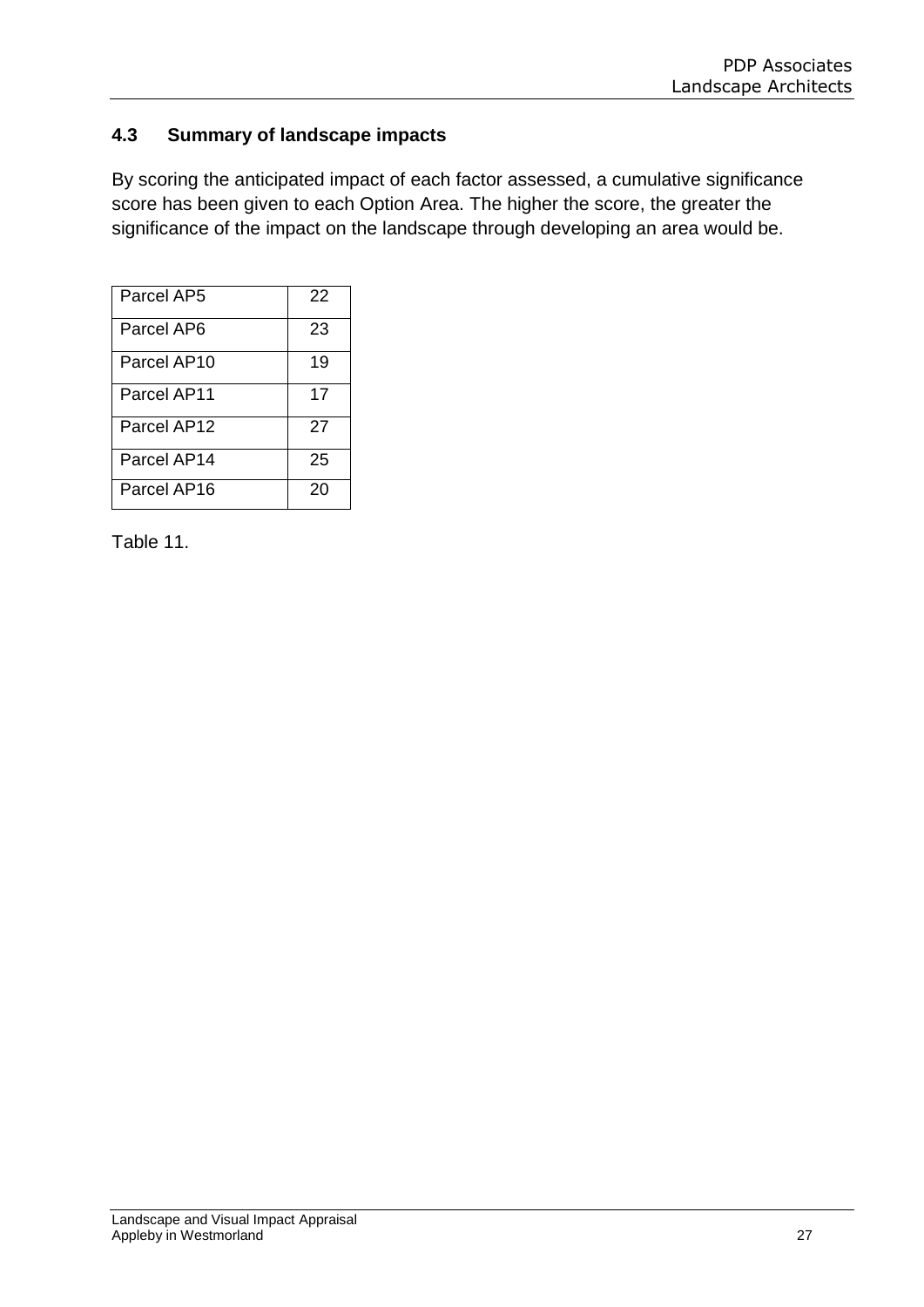## **4.4 Visual impact**

Visual impact assessment relates to *"changes that arise in the composition of the available views as a result of changes to the landscape, to people's responses to the changes and to the overall effects with respect to the visual amenity"* (GLVIA)

Potential visual receptors can include the public or community at large, residents, visitors and other groups of viewers as well as the visual amenity of people affected.

Rather than identify individual locations considered to be a visual receptor to each parcel, an overview has been taken to assess visual impact in the immediate vicinity, mid distance (up to 2km) and beyond 2km. This is sufficient to give a gauge to the likely visual impact development may create.

As with landscape impact, in order to provide comparisons between parcels, scores have been assigned to each impact level.

| Significance of landscape or visual effect | Score |
|--------------------------------------------|-------|
| No impact                                  |       |
| Negligible impact                          | 1     |
| Negligible/slight impact                   | 2     |
| Slight impact                              | 3     |
| Slight/moderate impact                     | 4     |
| Moderate impact                            | 5     |
| Moderate/substantial                       | 6     |
| Substantial impact                         |       |

Table 12. Scores allocated to each given impact level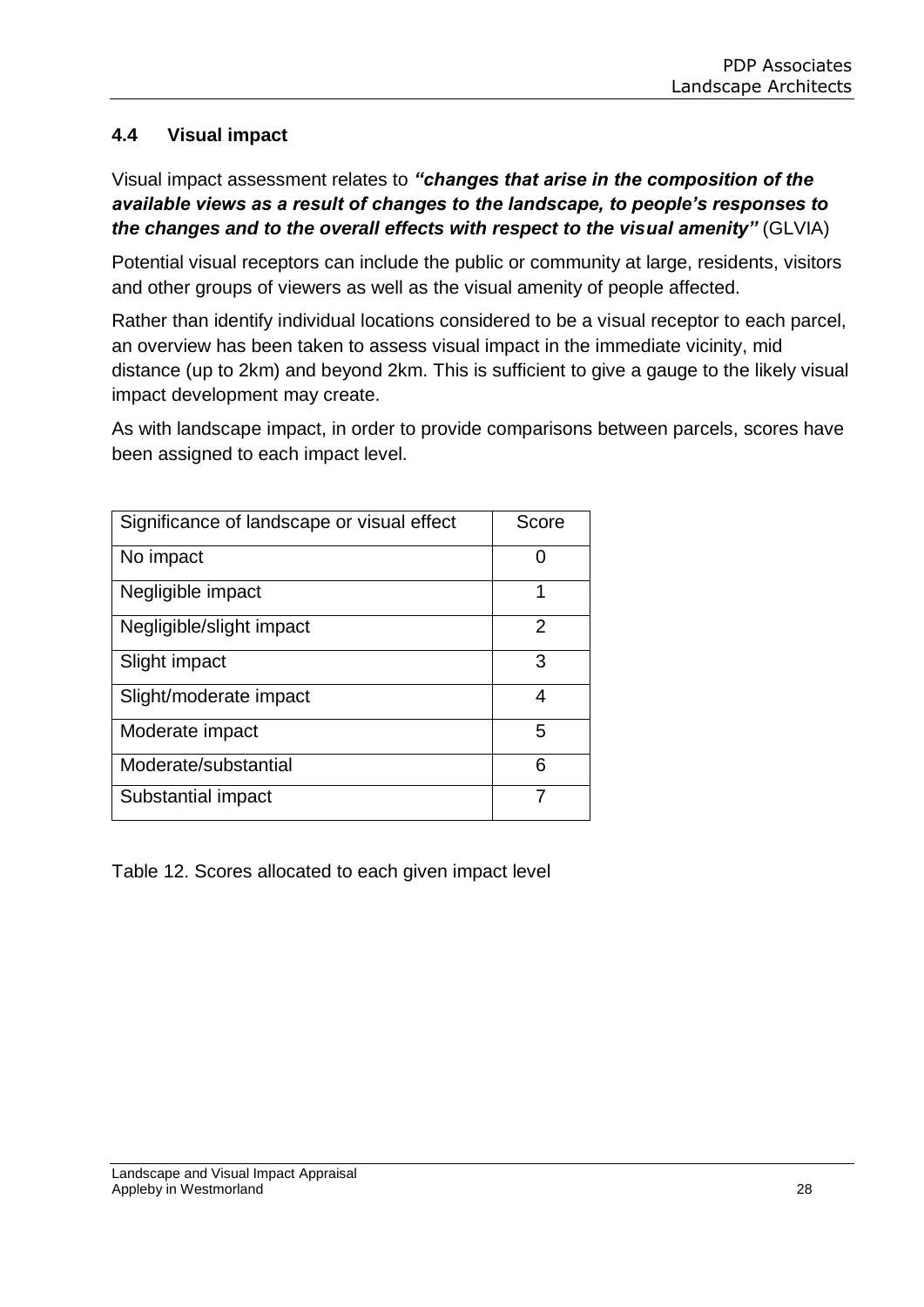### 4.41 Visual impact from Parcel AP5

The visual receptors to this parcel are limited to the residential properties in the immediate vicinity of the site, users of the cemetery, users of the footpath crossing the site and passengers on the Settle Carlisle railway line. Of these visual receptors, the residents in the nearby properties which overlook the parcel are the most sensitive to any change, and because they would experience the view on a permanent basis, their sensitivity can be considered to be high. For them, development would cause a medium magnitude of change. Whilst the parcel is currently an open field, it is surrounded by existing development and does not afford views over open countryside. Development, therefore, would result in a moderate impact.

Users of the cemetery can be considered as having low sensitivity to the parcel's development, as whilst the parcel helps provide a setting for part of the cemetery, its users do not visit to appreciate the landscape and visits are normally brief. Development would still have a medium magnitude of change, but the resultant impact would be slight.

Users of the footpath crossing the site can be considered as having a low sensitivity to change. Whilst most users will use the footpath because of its location within a currently open field, the number of users appears relatively low, and the site is surrounded by other development. Development would not preclude the footpath's retention. Development would have a medium magnitude of change and therefore create a slight/moderate impact.

Passengers on the Settle Carlisle line are also low sensitivity, as any views will be fleeting, and the land adjacent to the parcel, in whichever direction of travel is already developed. The parcel is also read as being part of the town already as views carry over towards the town centre. Development would therefore have a low magnitude of change resulting in a negligible/slight impact.

Beyond the immediate area, views are very limited, meaning any visual receptors would have a low sensitivity to development, and any development would have, at worst, a low magnitude of change, meaning that any impact would be, at worst, negligible/slight.

| Parcel AP5         | Sensitivity | Magnitude of | Impact            | Score          |
|--------------------|-------------|--------------|-------------------|----------------|
|                    |             | change       |                   |                |
| Immediate vicinity | High        | Medium       | Moderate          | 5              |
| Mid-distance       | Low         | Small        | Slight            | 3              |
| Far-distance       | Low         | Negligible   | Negligible/slight | $\overline{2}$ |
|                    |             |              |                   | 10             |

Table 13.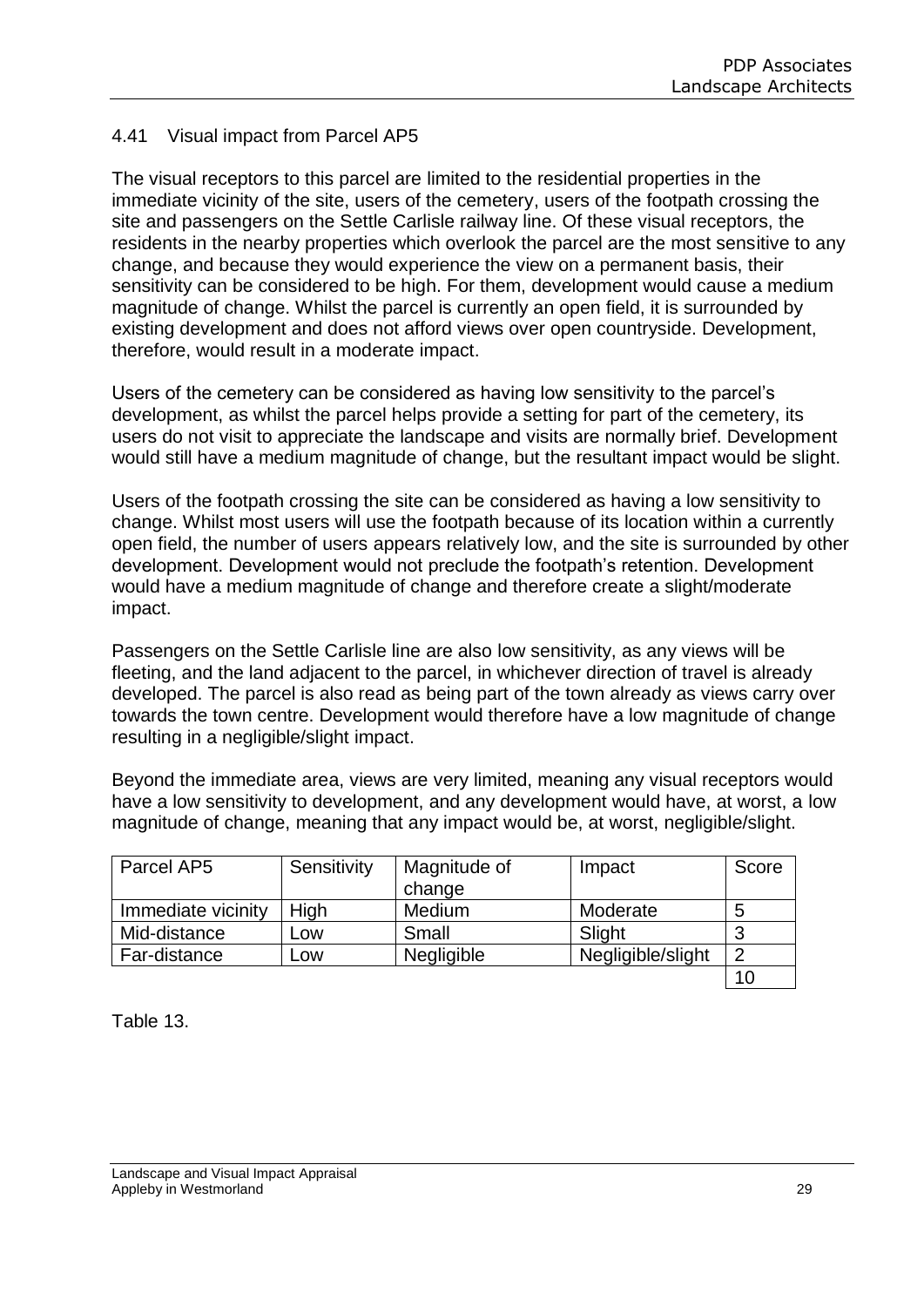## 4.42 Visual impact from Parcels AP6 and AP16

The visual receptors to these parcels are limited to a small number of residential properties opposite the former Gate Hotel (Parcel AP6) and along Cross Croft (Parcel AP16), road users approaching Appleby from the east, and railway passengers on the Settle Carlisle line. Of these visual receptors, the residents in the nearby properties which overlook the parcel are the most sensitive to any change, and because they would experience the view on a permanent basis, their sensitivity can be considered to be high. For them, development would cause a high magnitude of change, as the parcel is currently open countryside with fine views of the Pennines beyond. Development, therefore, would result in a substantial impact.

Users of the road can be considered as having a low sensitivity to the parcel's development, as views of the parcel are fleeting, and the existing development of the town would soon be encountered anyway. Development would, however, have a high magnitude of change, as the south east portion of parcel AP6 slopes down towards the road and it consequently highly visible. Development would therefore have a low magnitude of change resulting in a slight/moderate impact.

Passengers on the Settle Carlisle line are also low sensitivity, as any views will be fleeting, development would have a low magnitude of change. Whilst it could cut off views over to the Pennines, or towards the Eden Valley, the views are either regained, or to be lost anyway (depending on the direction of travel) and the line does afford a great deal of views along the rest of its route. Development would therefore have a slight impact.

| Parcels AP6 & 16   | Sensitivity | Magnitude of change | Impact              | Score |
|--------------------|-------------|---------------------|---------------------|-------|
| Immediate vicinity | Moderate    | Medium              | Moderate            | 5     |
| Mid-distance       | Moderate    | Small               | Slight/<br>moderate | 4     |
| Far-distance       | LOW         | Small               | Slight              | 3     |
|                    |             |                     |                     | 12    |

Table 14.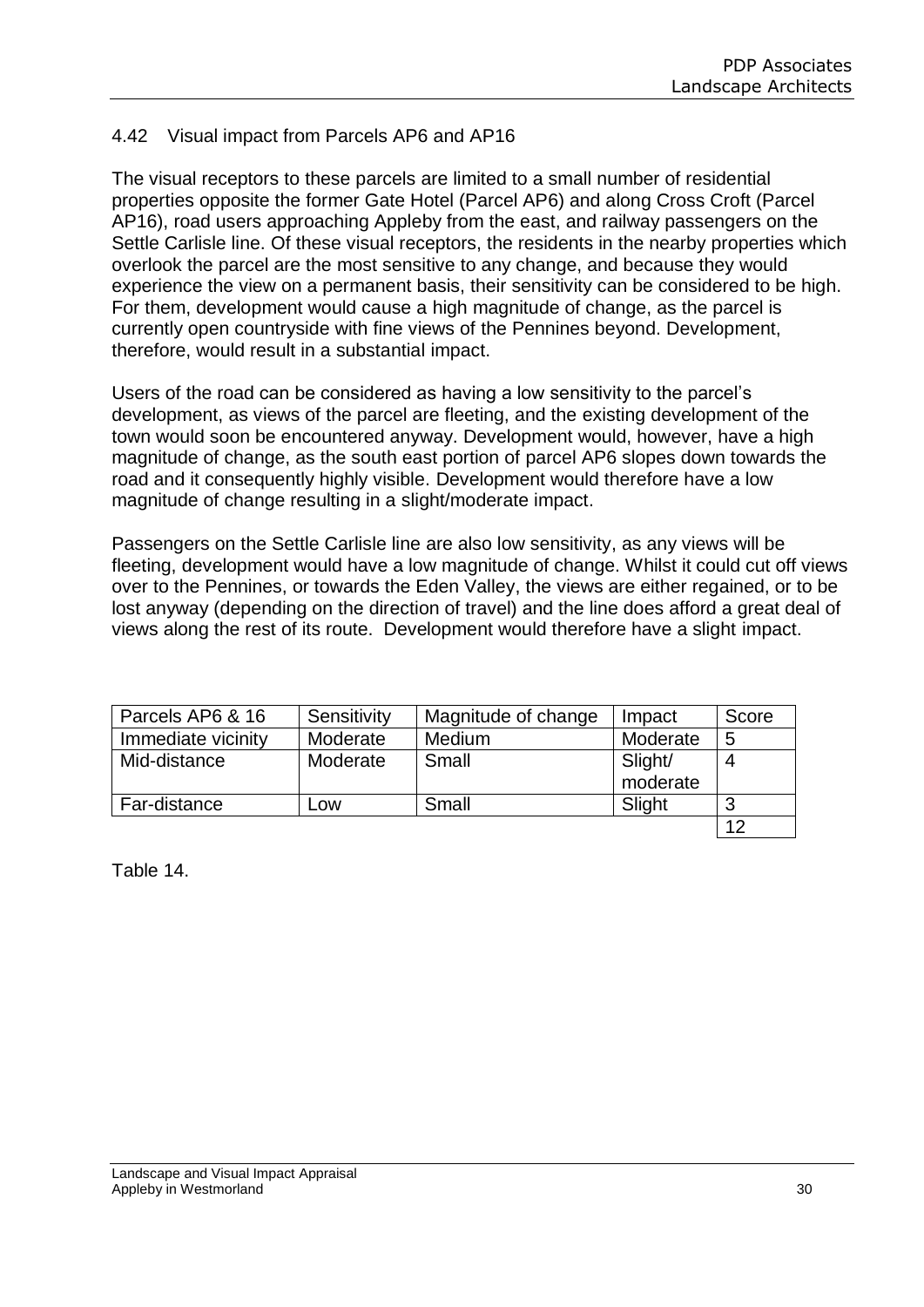## 4.43 Visual impact from Parcel AP10

This parcel has very few visual receptors, limited to the current occupiers of a residence opposite the entrance to the scrap yard, a few residences along Rivington Park with rear views towards the parcel, and road users travelling along the A66. Development would also make the parcel visible from the footpath network to the north east of Appleby.

The residence opposite the scrap yard entrance will have a moderate sensitivity to development as the parcel does form a large part of the view from the front of the house. However, development would only create a low magnitude of change, as the current view is very unsightly, resulting in a slight impact. Also, this residence forms part of adjacent Parcel AP11, so may not be a receptor at all. Any residences along Rivington Park with views overlooking the site will have moderate sensitivity, as only part of the parcel is directly behind the houses.

Road users can be considered to have a low sensitivity as views of the parcel are fleeting, and views over the town towards the Shap Fells and Eden Valley will not be affected.

Footpath users to the north east of the town can be considered to have moderate sensitivity to development as the main views gained from the footpaths in the area is towards the Pennines and away from the A66 and the town. Development may make the presence of the town visible above the A66, whilst it currently isn't, but most users will already associate the A66 with the town, and this should not alter the character of the area.

| Parcel AP10        | Sensitivity | Magnitude of | Impact            | Score          |
|--------------------|-------------|--------------|-------------------|----------------|
|                    |             | change       |                   |                |
| Immediate vicinity | Low         | Medium       | Slight/moderate   | 4              |
| Mid-distance       | <b>LOW</b>  | Small        | Slight/moderate   | 4              |
| Far-distance       | Low         | Negligible   | Negligible/slight | $\overline{2}$ |
|                    |             |              |                   | 10             |

Table 15.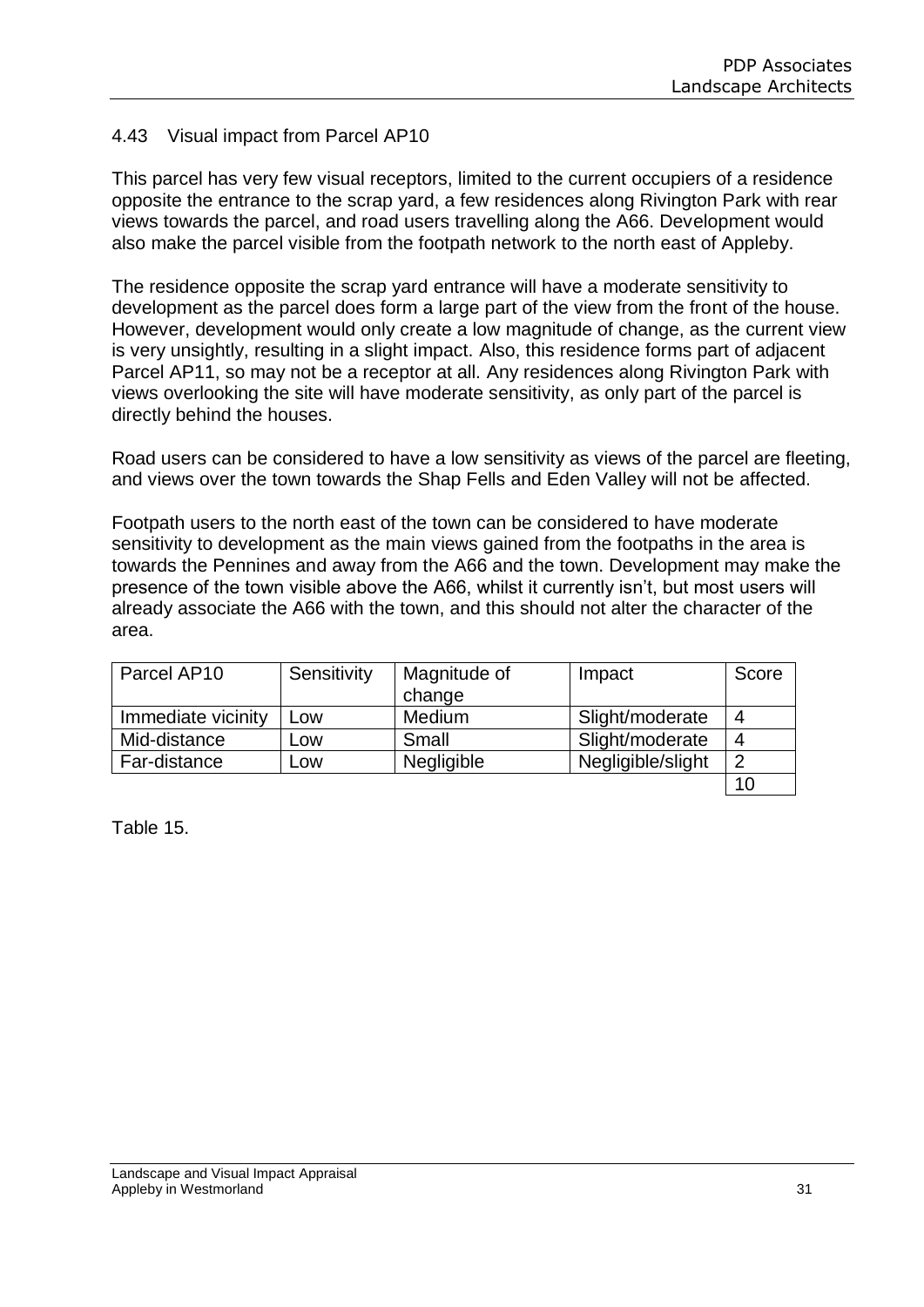#### 4.44 Visual impact from Parcel AP11

This parcel has very few visual receptors, limited to road users travelling along the A66 and Station Road. Development may make the parcel visible from the footpath network to the north east of Appleby and the occupiers of The Hollies, directly opposite the site, on the opposite side of the A66.

The site is contained within an embankment from the former railway line to the south west and the A66 to the north east, meaning that very few locations have views of it, let alone any meaningful visual receptor.

Road users can be considered to have a low sensitivity as views of the parcel are fleeting, and views over the town towards the Shap Fells and Eden Valley, from the A66, will not be affected. Similarly, users of Station Road would only see the site to the side of the direction of travel.

Footpath users to the north east of the town can be considered to have moderate sensitivity to development as the main views gained from the footpaths in the area is towards the Pennines and away from the A66 and the town.

| Parcels AP11       | Sensitivity | Magnitude of change | Impact | Score |
|--------------------|-------------|---------------------|--------|-------|
| Immediate vicinity | ∟OW         | Small               | Slight | ാ     |
| Mid-distance       | Moderate    | Negligible          | Slight | 3     |
| Far-distance       | Moderate    | Negligible          | Slight | -J    |
|                    |             |                     |        | 9     |

Table 16.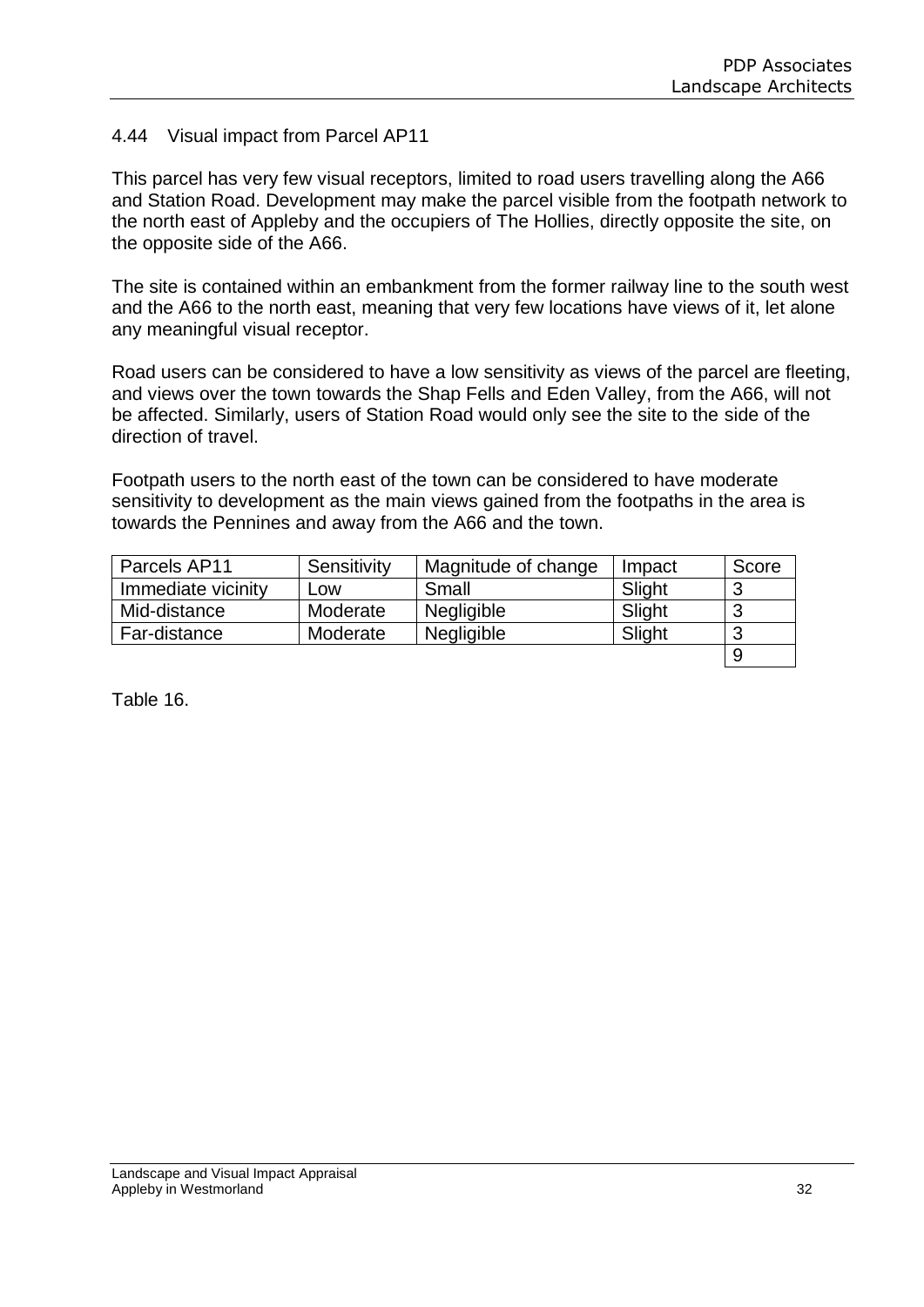### 4.45 Visual impact from Parcel AP12

This parcel has numerous visual receptors amongst the properties of Barrowmoor Road whose rears face onto the parcel. It also has two well used footpaths which will cater for numerous walkers, and can be seen from further open countryside to the west and south of Appleby. It can also be seen, depending on the season and whether the trees on the embankment of Dowpits Wood are in leaf or not, from the area around the cricket pitch and the King George's playing fields.

The residences which overlook the parcel can be considered to have a high sensitivity to development, as the parcel is currently open countryside with further open countryside beyond, and they will experience the view on a permanent basis. Development would have a large magnitude of change and would therefore result in a substantial impact.

Users of the footpaths across the site can be considered to have a moderate sensitivity, as use of the footpaths is discretionary, and if approached from the town, walkers will already have passed through much developed land. Development would simply delay the onset of open countryside to beyond the parcel.

Receptors from elsewhere within the open countryside to the town's south and east can be considered to have moderate sensitivity as they are highly likely to be using the area for recreation and therefore appreciating the landscape qualities. Development would cause a medium magnitude of change as it would clearly push development further into open countryside, increasing the ribbon of development Colby Lane beyond the area of the town below and over the river.

When viewed from the cricket pitch and the playing fields, the parcel would not be visible when the trees of Dowpits Woods are in leaf. However, in the winter, it is currently obvious where the existing development ends, and this corresponds well to the development within the main body of the town itself. Development of the parcel would push development beyond this, and cause a medium magnitude of change. However, users of these areas can be considered to have low sensitivity, as they are within the town, and not viewing open countryside.

| Parcels AP12       | Sensitivity | Magnitude of change | Impact      | Score |
|--------------------|-------------|---------------------|-------------|-------|
| Immediate vicinity | High        | Large               | Substantial |       |
| Mid-distance       | Moderate    | Medium              | Moderate    | 5     |
| Far-distance       | Moderate    | Medium              | Moderate    | 5     |
|                    |             |                     |             | 17    |

Table 17.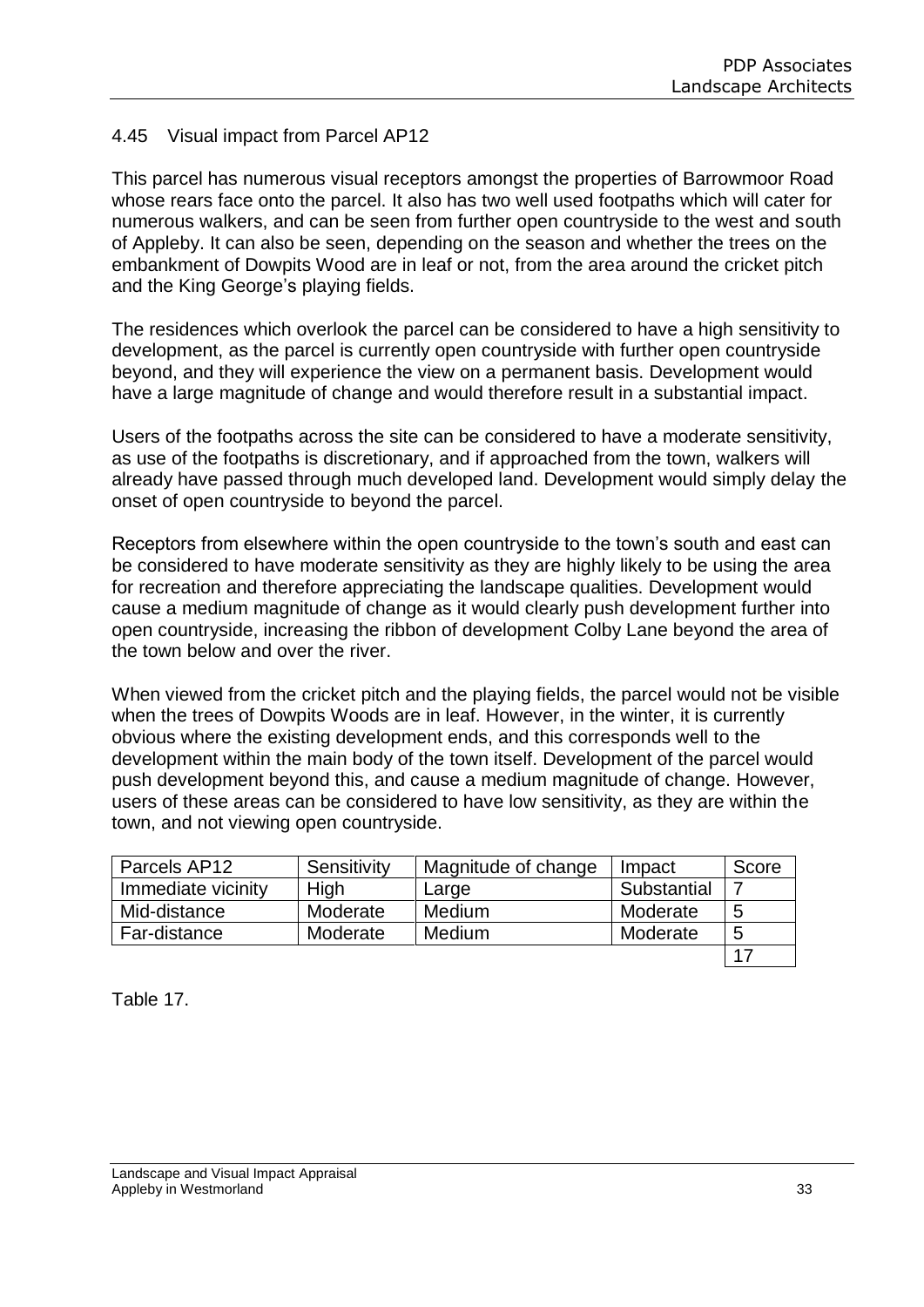#### 4.46 Visual impact from Parcel AP14

This parcel has numerous visual receptors within Scattergate Crescent and along Colby Lane, from users of the footpath across and immediately adjacent to the parcel, from road users along Parkin Hill as it runs between Burrells and Appleby, and from users of the footpaths to the south of Appleby.

Of these visual receptors, the residents in the nearby properties which overlook the parcel are the most sensitive to any change, and because they would experience the view on a permanent basis, their sensitivity can be considered to be high. For them, development would cause a large magnitude of change which would result in a substantial impact.

Users of the footpath across the site can be considered to have a moderate sensitivity, as use of the footpaths is discretionary, and for half of its distance across the parcel, runs next to existing development in Scattergate Crescent. Development would therefore cause a medium magnitude of change, which would result in a slight/moderate impact.

Receptors from elsewhere within the open countryside to the town's south and east can be considered to have moderate sensitivity as they are highly likely to be using the area for recreation and therefore appreciating the landscape qualities. Development would cause a low magnitude of change as when viewed from further afield, the site sits well within an envelope of existing development, and would not appear to encroach severely into open countryside. Development would therefore create a slight impact.

| Parcels AP14       | Sensitivity | Magnitude of | Impact          | Score |
|--------------------|-------------|--------------|-----------------|-------|
|                    |             | change       |                 |       |
| Immediate vicinity | High        | Large        | Substantial     |       |
| Mid-distance       | Moderate    | Small        | Slight/moderate | 4     |
| Far-distance       | Low         | Small        | Slight          | ാ     |
|                    |             |              |                 | 14    |

Table 17.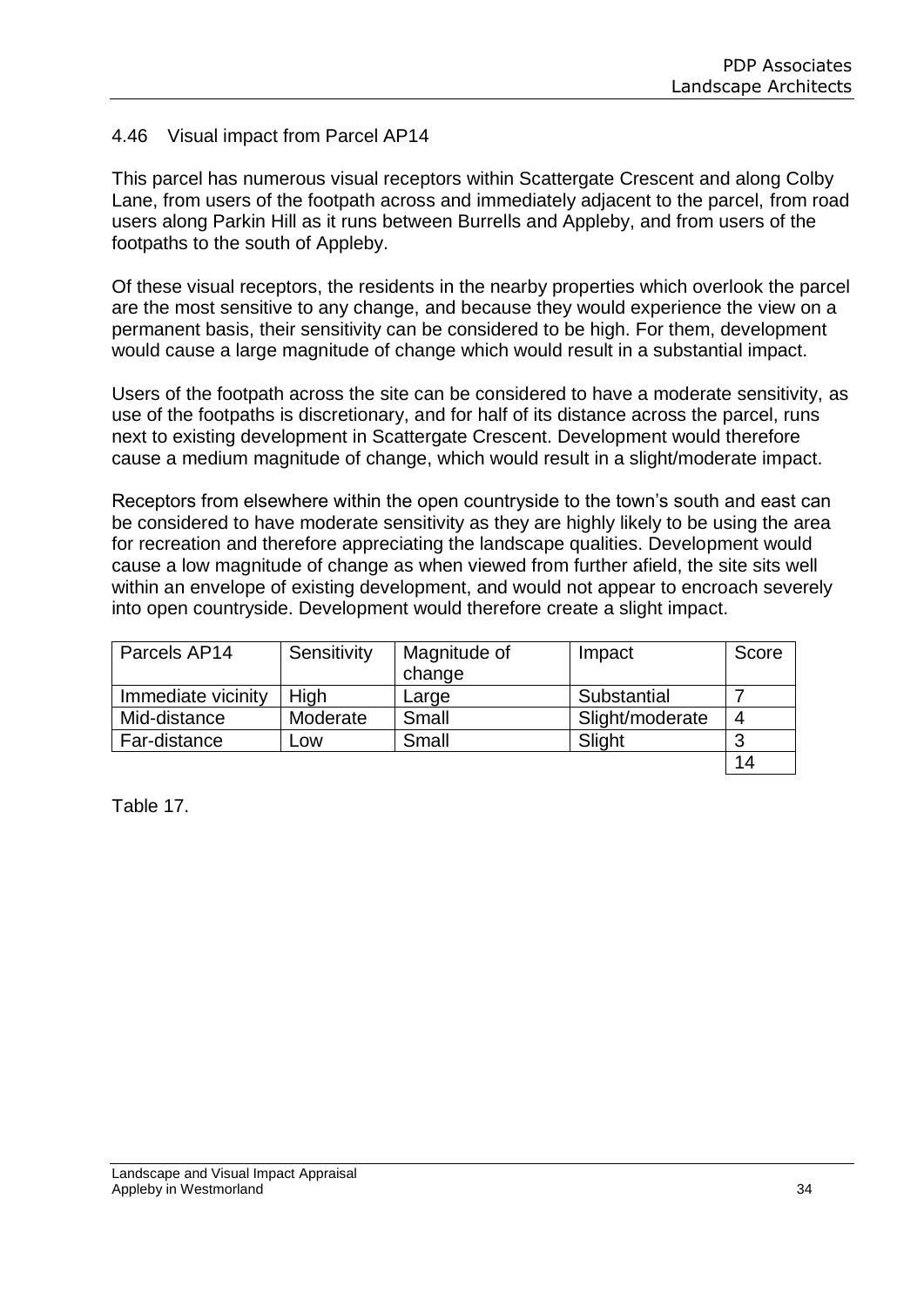## **5.0 Summary**

If the scoring of both landscape and visual impact were combined to rank each parcel in terms of its suitability for development, the parcels would rank, with least impact (and therefore highest suitability) first;

- 1. Parcel AP11(total score 26)
- 2. Parcel AP10 (total score 29)
- 3. Parcels AP5 & AP16 (total score 32)
- 4. Parcel AP6 (total score 35)
- 5. Parcel AP14 (total score 39)
- 6. Parcel AP12 (total score 44)

However, each parcel has constraints and opportunities that a simple scoring system cannot identify.

## **5.1 Parcel AP5**

This parcel is very well screened from visual receptors in the immediate vicinity and beyond, but is in close proximity to the town's conservation area. It is located off a lane which currently has a rural feel and is adjacent to the town's cemetery.

Most impact could be reduced if any development were concentrated away from the cemetery and Back Lane, and closer to the existing development off St Michaels Lane. Structural tree planting should be retained and enhanced, and could be introduced between the parcel and the cemetery, enhancing the existing footpath route.

## **5.2 Parcels AP6 and AP16**

Neither sites associate particularly well with the residential areas of Appleby and instead relate more with the adjacent industrial estate. They do offer excellent views over the Eden Valley, but their development would extend the built edge of Appleby into open countryside. Most impact would arise from development of the parcel's south east section, behind the former Gate Hotel, and any impact from development could therefore be greatly reduced by avoiding this area, by developing either to the north west beyond the ridge line, or tucked in behind the Gate Hotel itself. Any mature boundary planting should be protected and retained.

If Parcel AP6 were developed in isolation from parcel AP16, it would appear as a greater intrusion into open countryside, and appear further detached from the town itself. However, if developed with AP16, both sites could create a sufficient mass to appear a more logical extension of the town.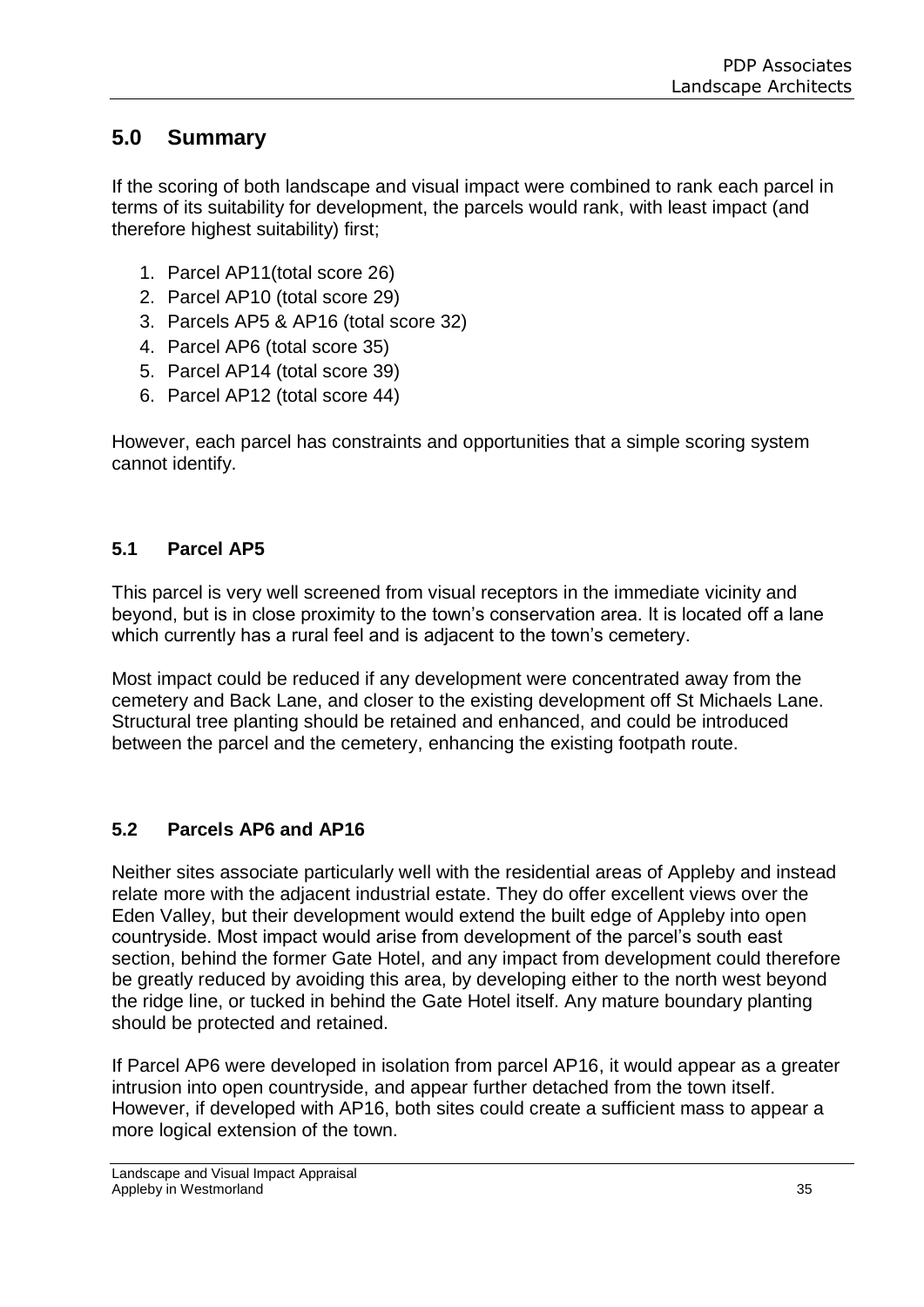## **5.3 Parcel AP10**

Development of this parcel may actually prove beneficial in parts as it would remove the unsightly scrap yard and allow for visual improvements to take place around the primary school. The sloping nature of the majority of the site gives excellent views towards the Eden Valley and Shap Fells, but is relatively screened from the town itself and beyond the A66. Development may make the presence of the town visible above the A66, whilst it currently isn't, but most users will already associate the A66 with the town, and this should not alter the character of the area. Development would therefore have a low magnitude of change and result in slight impact. It is possible that The Hollies may be able to view any development, although the property currently has significant screen planting around it, and is already impacted by the main road.

## **5.4 Parcel AP11**

This parcel is extremely well screened, has few visual receptors, but relates well to recent residential development and appears to be an ideal site for affordable housing, given that its relative lack of views and proximity to the A66 would make more expensive housing less viable. It would fill in a gap between the A66 and existing development, and help locate Appleby to road users who currently get very few visual clues that the town exists. Boundary planting is worthy of retention and a buffer planting scheme to reduce noise and visual impact from the A66 would be desirable.

## **5.5 Parcel AP12**

Although this parcel may appear a logical extension of existing development along Colby Lane, it is highly visible from a wide area and marks the last open countryside before Appleby is reached, if travelling from Colby. The current boundary between the existing rear gardens of Barrowmoor Road is stark and there may be an opportunity to help soften this boundary through high quality development. It would be important to retain any boundary structural planting, and to ensure that the boundary between development and open countryside were subtle and made to fit in with the landscape. This could be achieved through structural planting, and ensuring any boundary treatments blended in.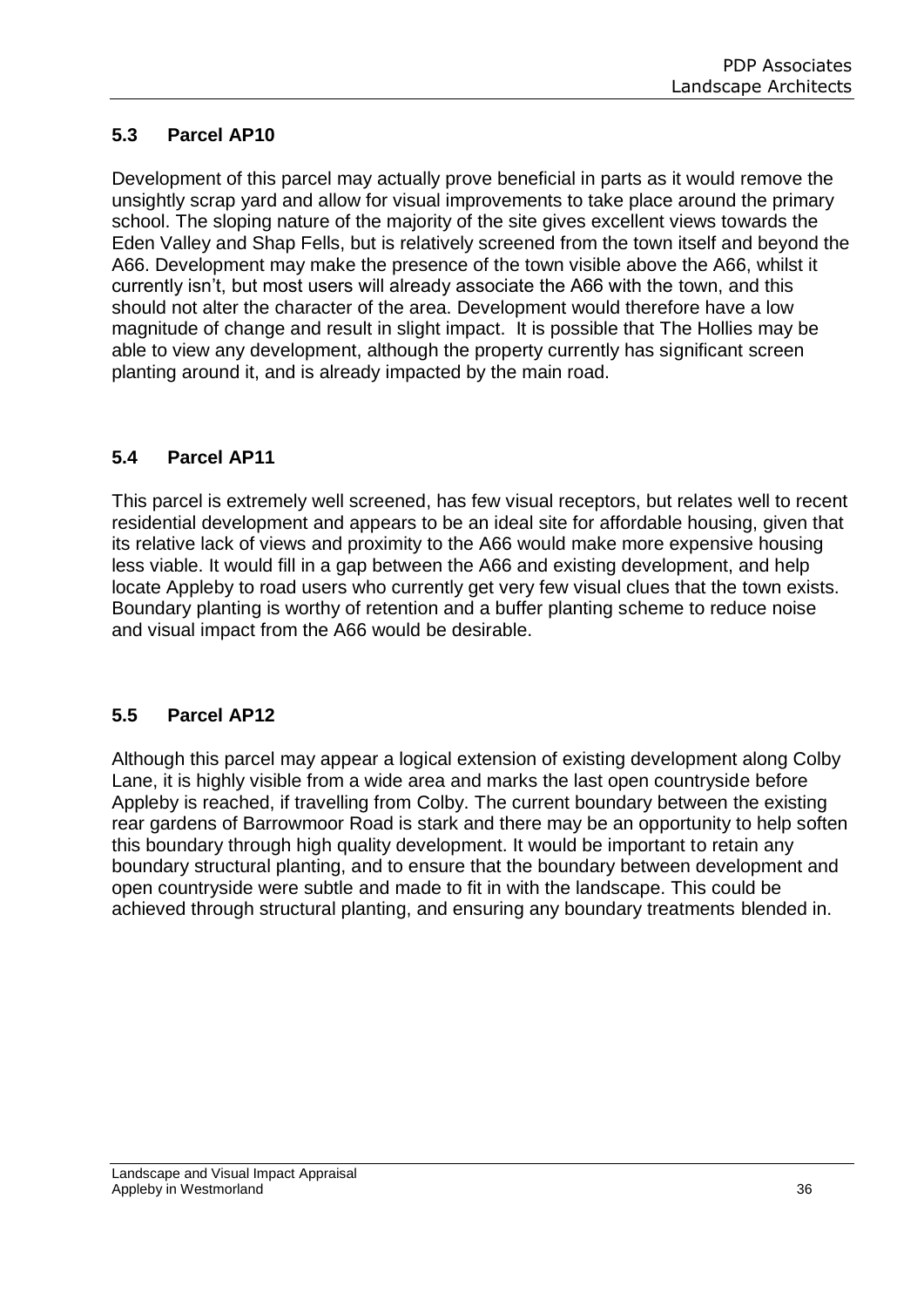## **5.6 Parcel AP14**

Whilst this parcel extends into open countryside in a similar vein to parcels AP12, AP6 and AP16, it still retains strong visual links with the existing development of Scattergate and Colby Road. It possesses a critical mass which keeps it in scale with those developments, and is relatively well screened from the surrounding area. Much of any impact could be reduced if development was focussed towards the existing properties in Scattergate Crescent and along Colby Lane, although when viewed from most possible viewpoints, development of the whole parcel would still be against the backdrop of existing development.

PDP Associates

March 2010